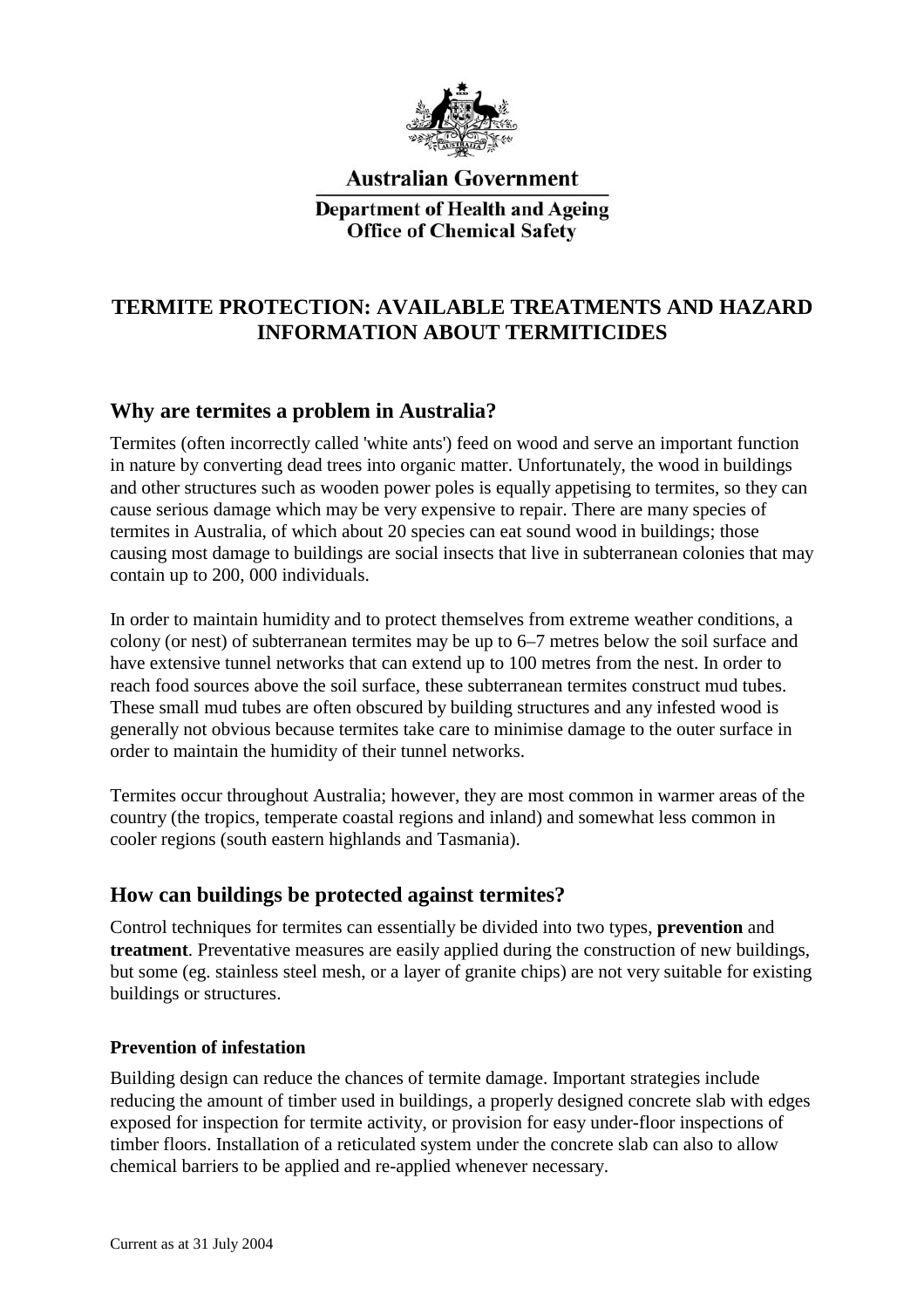Many local building authorities require that preventative measures against termites be incorporated during the construction of new buildings. Published Standards outline the procedures that must be followed to protect new and existing buildings in Australia<sup>1</sup>. Since most termite-related damage to timber occurs from subterranean termites, preventative measures rely heavily on the establishment of barriers to stop the termites getting into the premises or timber from the underlying soil. Currently, two types of barriers are used, **chemical** or **physical**, often in combination.

## *Physical barriers*

## **Metal shields, stainless steel mesh or granite chip barriers can all be used to stop termites getting into buildings.**

Termite shields (caps and strip shields) are installed on all substructures (isolated piers or posts and along walls, etc) to provide a continuous barrier.

Continuous sheets of fine stainless steel mesh can be installed under buildings during concrete slab construction. In certain situations, it may be adapted for service openings or wall cavities in existing structures.

Graded stone barriers are made up of a thick layer of small granite chips graded to a size and shape that cannot be transported by the termites and spaces between the particles are too small for termites to get through. Such stone barriers can be installed underneath a concrete slab or beneath a suspended floor. Such barriers are yet to be developed for tropical northern areas, which are inhabited by large termites (*Mastotermes darwiniensis*) that can make their way through the standard granite chip barrier.

### *Chemical barriers*

Chemicals that are used to kill termites are called **termiticides.** Termiticides have differing modes of action, and several methods are used to apply them.

For many new buildings, creation of a termiticide-treated layer of soil surrounding and under the building form an integrated barrier together with the physical methods described above. The termiticide is applied to the soil under the slab and around the footings, pipes, conduits and other structures of the house during construction to create a *vertical barrier*. Further loosened soil around the perimeter of the house, including around all pipes and service facilities, is treated during and after construction to from a *horizontal barrier*. Timber intended for use in the construction of houses, outbuildings, fences and other outdoor structures is often treated with chemicals by dipping and pressure or vacuum impregnation.

 $\overline{a}$ 

<sup>1</sup> The Australian Standards relating to termite management are: AS 3660.1— 2000 *Termite Management – Part 1: New Building Work;* AS 3660.2 – 2000 *Termite Management – Part 2: In and Around Existing Buildings and Structures – Guidelines*; and AS 3660.3 – 2000 *Termite Management – Part 3: Assessment Criteria for Termite Management Systems.*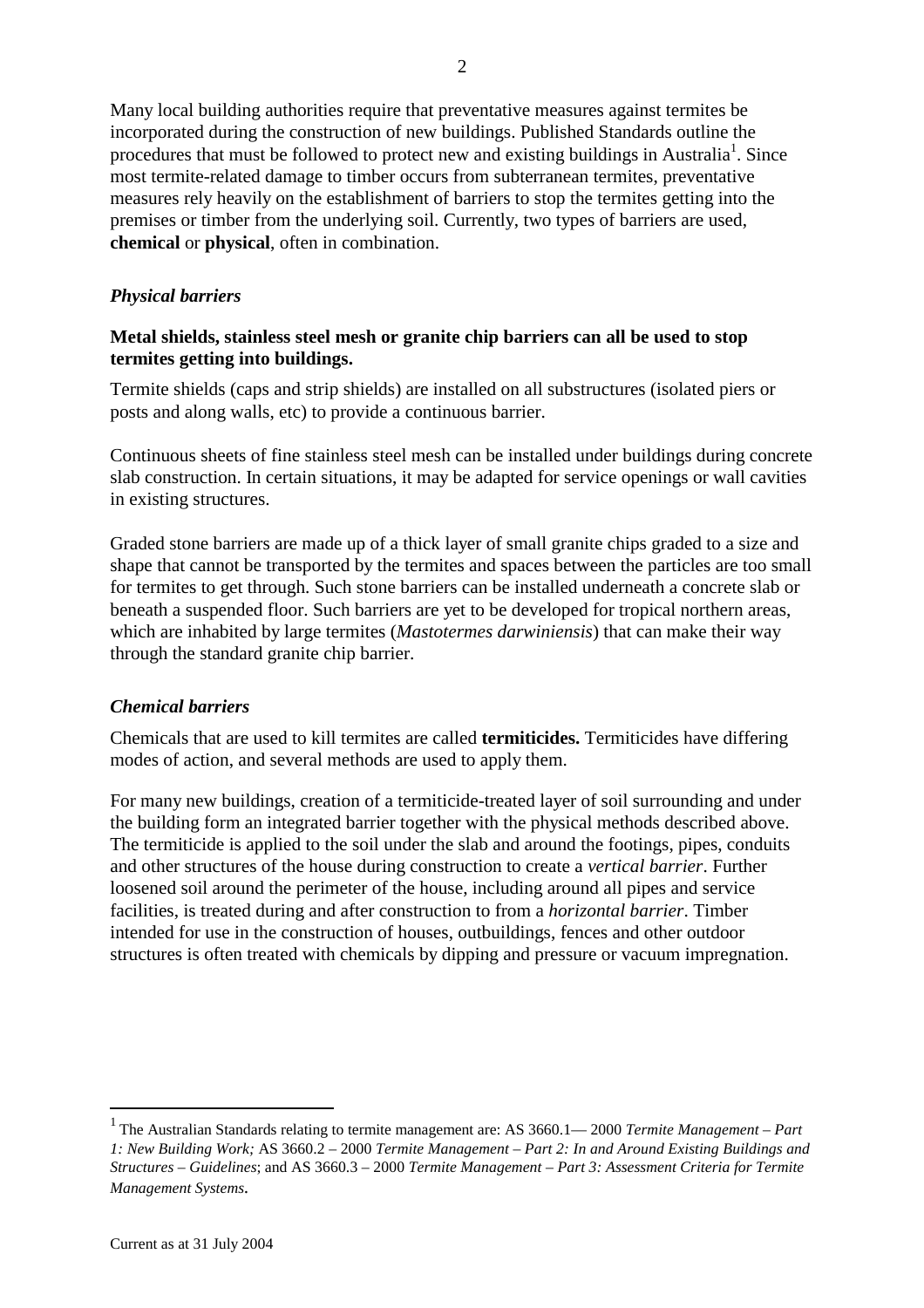The termiticide used may repel termites, it may kill those that enter the treated area or attract the insects and then kill them, or it may be taken back to the nest on the bodies of the termites where it kills most of the colony by contact. With currently approved termiticides, an underfloor barrier may be effective for 4–10 years and an external barrier for 2–6 years, depending on climate, soil conditions and soil disturbance (protection lasts longer in the cooler southern regions).

To successfully complete termite barriers for existing buildings, strategic drilling through concrete slabs, porches, floors and wall footings may be needed, as well as under-floor treatment. This needs to be carefully worked out by a qualified pest control operator.

## *Chemical baits*

Strategically placed bait stations can be used to attract termites with an attractive food such as dry wood or paper refuse. About 30 bait stations are needed for a typical house and they need to be inspected regularly to assess termite activity. Once the termites are attracted to the bait station, a particular termiticide is added. It is quickly spread through the colony by foraging termites due to their communal grooming activity and ultimately reaches and kills the queen. This external 'bait and treat' approach is not always possible in built-up areas as some space around a building is needed for placement of the bait stations.

### *Some simple preventative measures*

Other simple prevention practices for existing buildings and other structures may also be helpful, such as:

- ensuring good under-floor ventilation, which discourages termite activity;
- not stacking timber against or near buildings;
- not building wooden in-ground structures (eg. untreated timber retaining walls) close to houses.

## **Treatment of infestation**

Treatment of a termite infestation in an existing structure also requires an integrated approach, including destruction of termites within the timber structures, measures to locate and destroy the termite nest, re-establishment of a chemical and/or physical barrier, and regular inspections to detect any ongoing or new termite activity. For existing buildings, where signs of infestation have been detected, chemical treatment is usually the only option for destroying termites and re-establishing a barrier.

Treatment with a termiticide directly into tunnels of the nest where termites are known to be active can reduce termite numbers but it rarely eliminates the colony altogether unless used in conjunction with another method.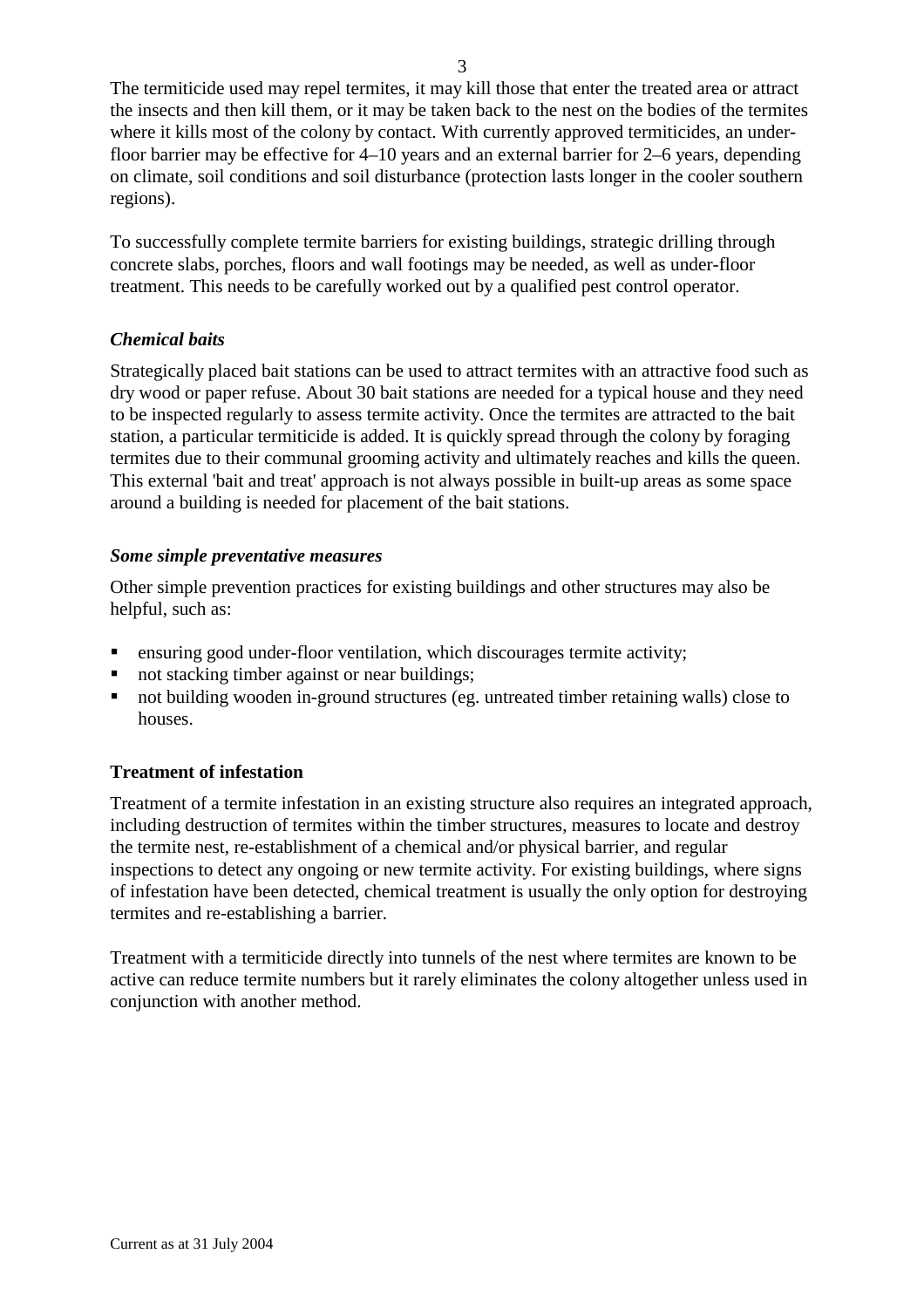## **What chemicals are used as termiticides?**

For many years, the prevention and treatment of termites relied heavily on the use of the socalled organochlorine insecticides, such as dieldrin, chlordane and heptachlor (known collectively as cyclodienes, because of their particular chemical structure). These chemicals had some advantages in that they provided 20 to 30 years of protection against termites because of their chemical stability, were extremely effective Australia-wide, and had no immediate adverse health effects at the levels of exposure arising from the approved use. However, these chemicals were largely withdrawn from use in Australia from 1995 because of concerns about their environmental persistence, their tendency to accumulate in the fat of animals and humans, and the potential for them to exhibit toxic effects as their levels built up in the environment through continued use.

The elimination of these chemicals has presented a number of challenges because the replacement chemicals do not provide such long-term protection. The need for more regular applications of the newer, less-persistent chemicals means that there is an increased chance that both householders and the pest control operators will be more frequently exposed to the chemicals.

In recent years there has therefore been much research into chemicals that have suitable persistence, low mammalian toxicity and minimal environmental effects. However, integrated approaches using physical and chemical methods have proved the most successful for prevention or treatment of termite damage.

A number of chemicals are currently approved in Australia as active constituents for use in termite control products. Separate inserts to this brochure outline some basic hazard information about each of the chemicals. For greater effectiveness, two different chemicals may be used in combination.

In the formulated products that are available for termite control, these active chemicals may be mixed with solvents, emulsifying agents or other components to aid application. These formulated products are sold under brand names but the chemical/generic name of the active constituent should always be shown on the label.

## **Are termiticide chemicals safe?**

Termiticides must be approved and registered by the Australian Pesticides and Veterinary Medicines Authority (the APVMA). Before any agricultural or veterinary chemical can be used in Australia, it undergoes a rigorous approval process, including an assessment for possible effects on human health (both of the public and of pest control operators who are to apply the chemical), and on the environment.

Issues related to toxicity and public health are assessed by the Commonwealth Department of Health and Ageing, issues related to health of pesticide applicators by the National Occupational Health and Safety Commission (NOHSC), and issues related to environmental safety, by Environment Australia (EA). Together with the APVMA, which assesses chemistry and efficacy issues, the combined work of these agencies forms what is known as the National Registration Scheme (NRS).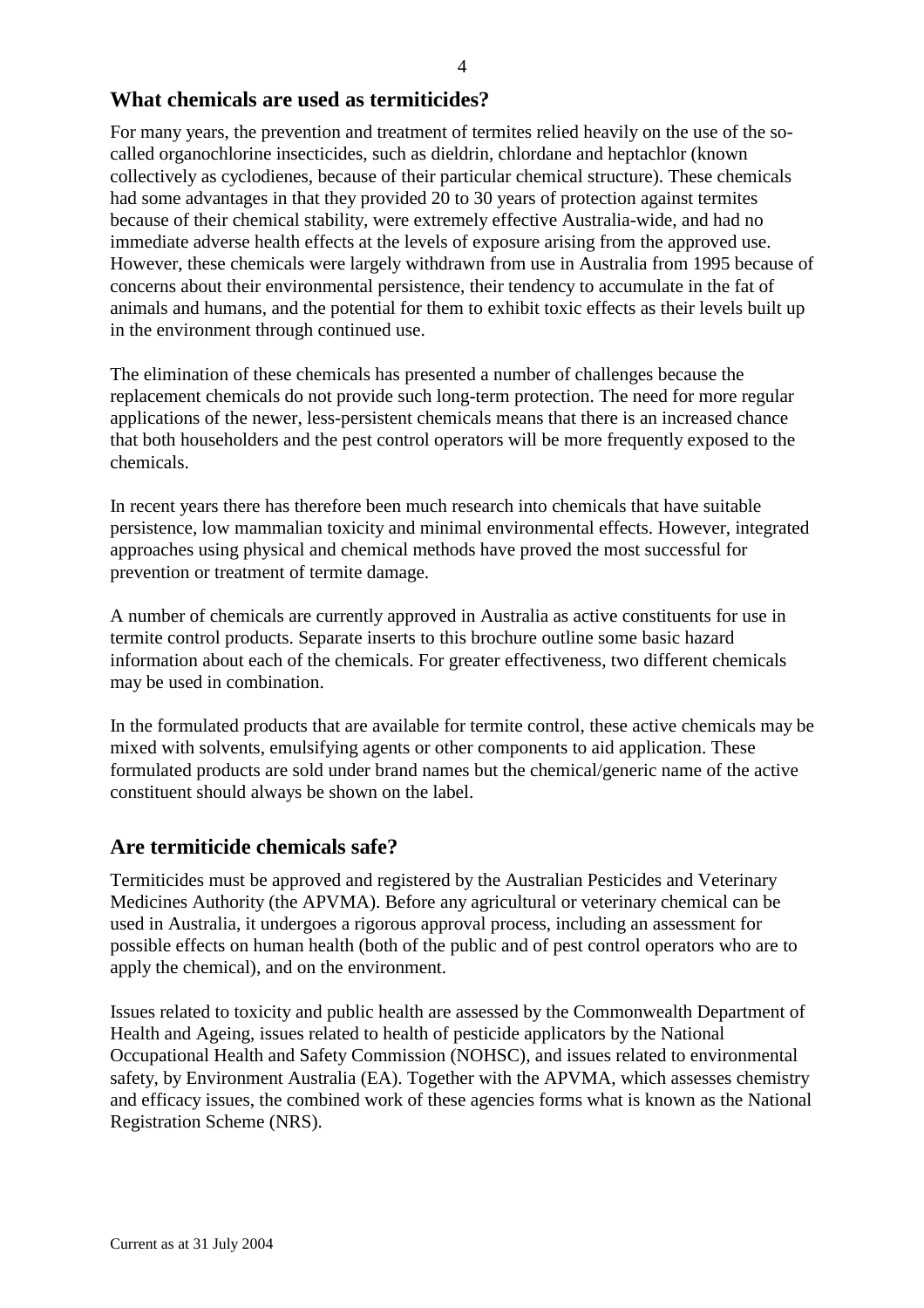Thus, chemical companies wishing to market a pesticide or other chemical must generate a large number of studies to demonstrate that the chemical can be used safely, without causing unacceptable risks to users or the general public. As for other pesticides, the toxicology database for a termiticide involves toxicity tests performed in animals, and is normally very extensive.

In interpreting the toxicity data obtained in animals, it should be noted that toxicity tests generally use doses that are quite high relative to likely human exposures. The use of such high doses increases the likelihood that potentially significant toxic effects will be identified. Toxicity tests also reveal doses at which toxic effects are not observed, known as 'no observable effect levels' (NOELs). They are used, together with the application of generous safety margins, to establish acceptable limits for exposure in humans at which no adverse health effects would be expected. These limits are called the Acute Reference Dose (ARfD) and Acceptable Daily Intake (ADI), and are set for most pesticides to which humans may potentially be exposed.

In addition to testing the 'pure' active ingredient, acute toxicity tests are also conducted on the formulated products containing the active termiticide chemical, solvents, emulsifiers, deodorants etc. Acute toxicity tests determine how poisonous the products are after a single dose by mouth, skin or inhalation, and whether they cause skin and eye irritation or skin sensitisation (allergies).

## **What about smells that remain after treatment?**

Many householders are concerned about the odour that remains after their house has been treated. In the case of chlorpyrifos this may be due to the active constituent itself, which has a distinctive odour that may be noticeable after treatment, depending on the airflow and humidity in the location where it was applied. Chlorpyrifos and pyrethroids (alphacypermethrin, bifenthrin and permethrin) are usually formulated with volatile organic or petroleum solvents that may smell as they evaporate during and after application. Consequently, some manufacturers have marketed "low odour" termiticides. For example, to minimise the 'petroleum odour', a new bifenthrin product has been produced containing a different solvent to that previously used.

Some water-based products are available which do not leave any solvent odour after underfloor treatment (eg. the active ingredients, imidacloprid and fipronil are available in products formulated in water). However, adequate ventilation is still recommended with all these products.

Air monitoring studies have shown that if adequate ventilation is used, the concentrations of termiticides in buildings after the initial spraying period are very low.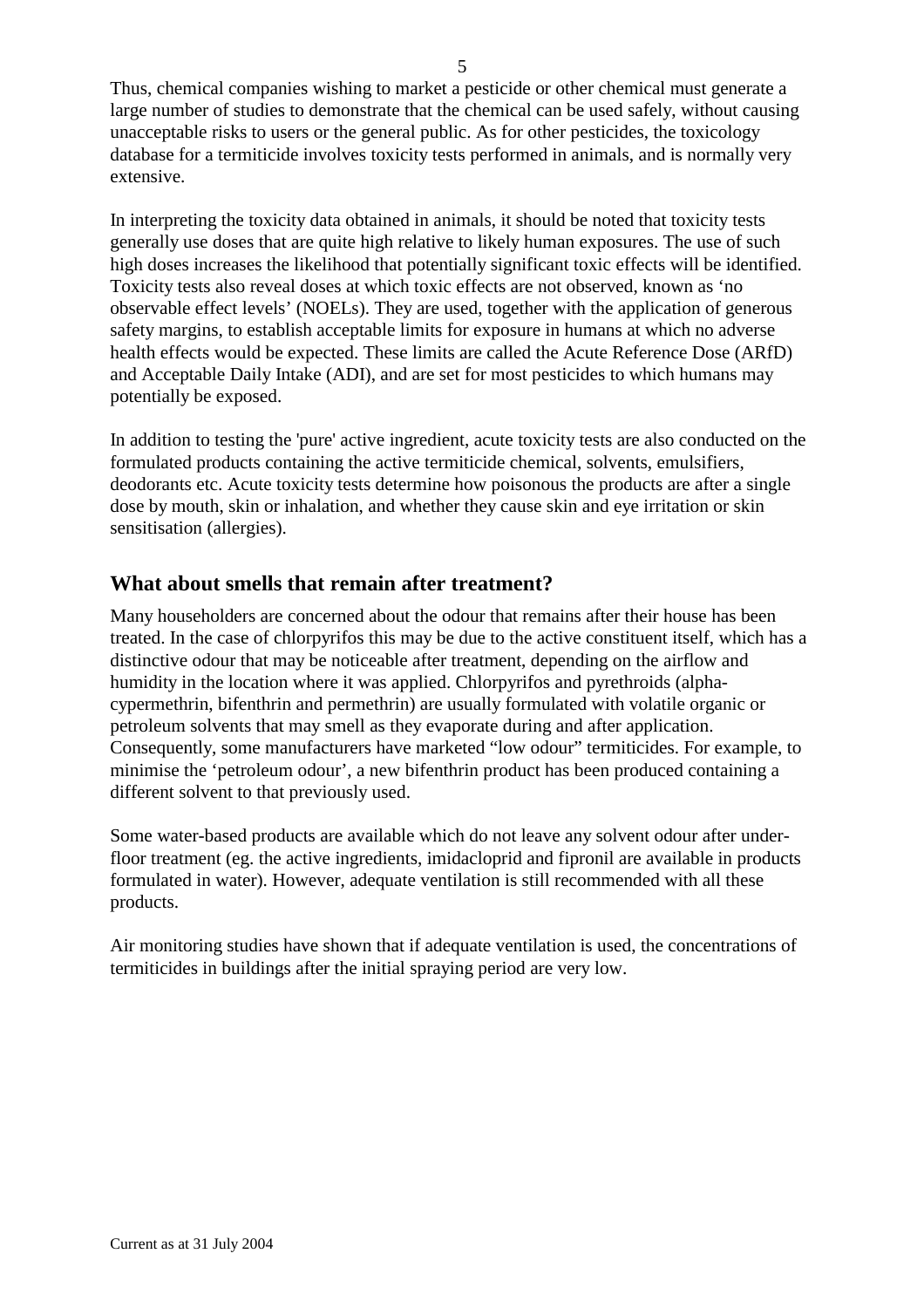## **What about pets and wildlife?**

The potential for chemicals used in preventing or treating termite infestation to harm domestic animals or wild animals (including birds, fish and beneficial insects) is assessed by the National Registration Scheme for Agricultural and Veterinary Chemicals (the NRS). Because termiticides may have the potential to cause harm to domestic animals and wildlife in the environment, it is important not to unnecessarily expose the environment, including contaminating areas around treated premises, streams, rivers or waterways with excess unused chemical or with waste washings from chemical containers. Licensed pest control operators (PCOs) should be trained in the correct disposal procedures.

## **Hazard information on termiticides**

Information on chemicals approved in Australia for use as a termiticide is given in the enclosed data sheets. The sheets outline the intrinsic characteristics of the chemicals (ie. whether they are hazardous or not). To reduce any potential health risks from chemicals, the aim is to reduce the likelihood of exposure. Since termiticides are commonly used around homes, the correct volume and method of application are important considerations to minimise any exposure of applicators, householders, or bystanders. For this reason, registered pest control operators who have completed an approved training course relating to the use and safe application of termiticides normally perform termiticide application.

A number of the chemicals currently approved for the control of termites have relatively low toxicity (eg. imidacloprid and hexaflumuron), that is, they are not considered to be hazardous chemicals. In terms of the application method, hexaflumuron baits are likely to pose very low risk but the method requires a high level of vigilance over many years, with frequent monitoring of the baits.

Pyrethroids are widely used in household insecticides and have a good safety record when used as directed.

Organophosphorus compounds such as chlorpyrifos are widely used in agriculture as effective insecticides, but need to be handled with caution because of their acute neurotoxicity in animals and humans.

Arsenic trioxide is a well-known hazardous chemical but there is only a low probability that the public will become exposed to it. Small amounts are gently puffed into termite passages with a hand blower to reduce an active infestation. It must be used at least two weeks before any other treatment as most other products repel termites, so that they would not be exposed to the arsenic.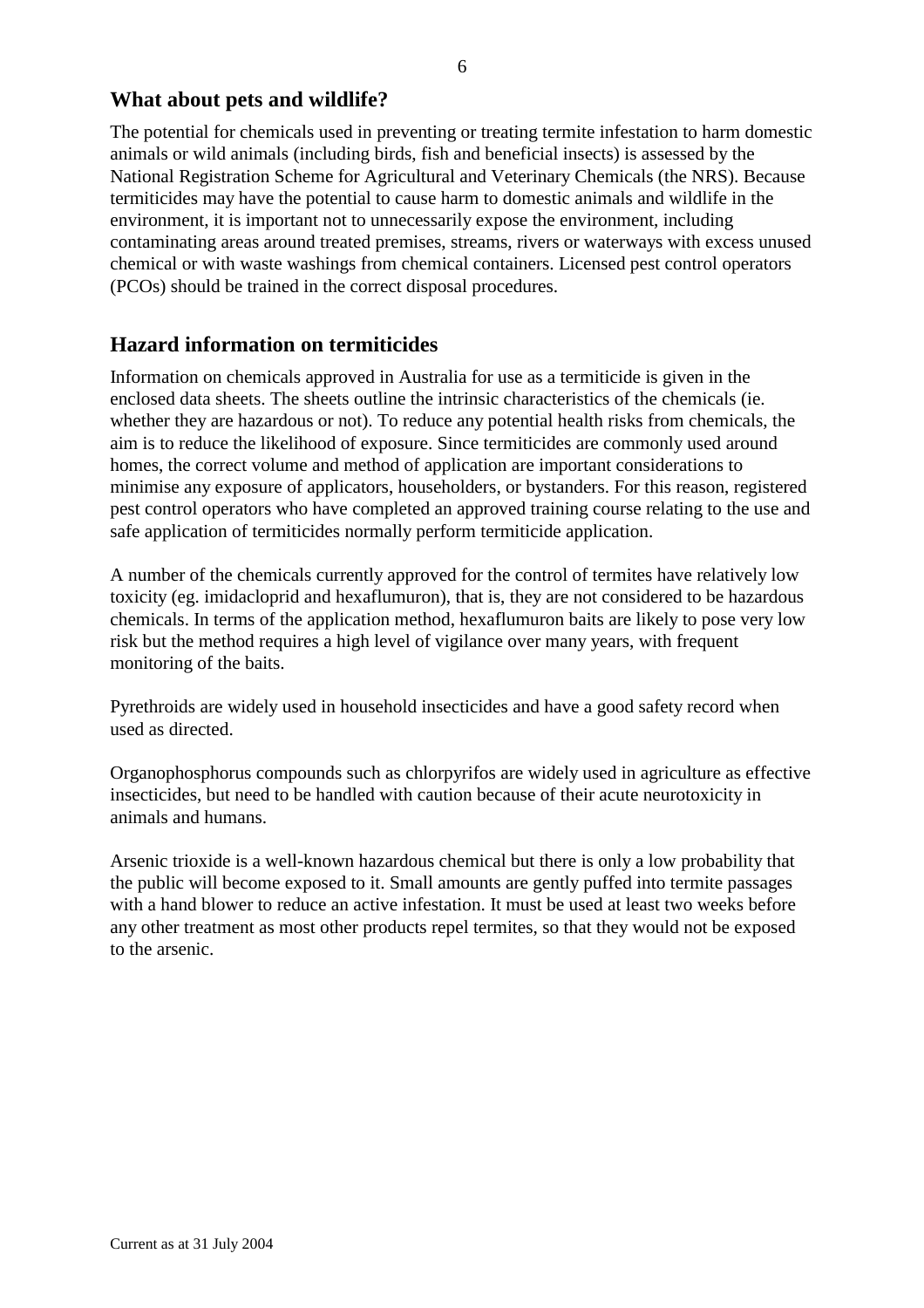Structural timber may be treated with a wide variety of insecticides. In addition to pyrethroids, timber may be impregnated with metal salts or organo-metals (based on arsenic, copper, chromium, tin or boron), fluorine, or creosote (a heavy petroleum hydrocarbon mixture sometimes referred to as coal tar). Fungicides may also be present in timber treatment products to retard decomposition of wood. Under normal conditions, the chemicals remain within the treated timber and there is little potential for the public to become exposed to them. However, treated timber is unsuitable for use in situations where it could make contact with food or drinking water, and requires care in handling to avoid human and environmental toxicity from the release of chemicals. People should work with treated wood outdoors, while wearing a dust mask, goggles and gloves. Sawdust or scrap wood should never be disposed of by mulching or composting and must not be burned, as toxic combustion products may be released. Arsenic and other heavy metals are especially hazardous when inhaled in smoke.

The enclosed hazard profiles give information about some of the **active ingredients** approved for termite control in Australia. Further details about the toxicity of the **formulated products** that contain these chemicals can be found on the relevant product containers.

### **Poisons classification in Australia**

In Australia, drugs and poisons are classified according to the 'Standard for the Uniform Scheduling of Drugs and Poisons', or SUSDP<sup>2</sup>. All termiticides are classified in Poisons Schedule 5, 6 or 7 according to their availability and requirements for safe handling, as follows:

| Schedule 5 | Poisons of a hazardous nature that must be readily available to the public but |
|------------|--------------------------------------------------------------------------------|
|            | require caution in handling storage and use. Labels on containers of S5        |
|            | chemicals must bear the signal heading, 'Caution'.                             |
|            |                                                                                |

- **Schedule 6** Poisons that must be available to the public but are of a more hazardous or poisonous nature than those classified in Schedule 5. Labels on containers of S6 chemicals must bear the signal heading, 'Poison'.
- **Schedule 7** Poisons that require special precautions in manufacturing, handling, storage or use, or special individual regulations regarding labelling or availability. Labels on containers of S7 chemicals must bear the signal heading, 'Dangerous Poison'.

To accommodate dilute products that are less toxic than the pure active ingredient, some chemicals have a 'cut-off' concentration. If a product contains less than the 'cut-off' concentration of the active ingredient, then it is placed in a lower schedule, or even exempted from scheduling.

 $\overline{a}$ 

 $2$  This publication is a consolidation of recommendations made by the National Drugs and Poisons Schedule Committee, a national committee with State/Territory representation which meets on a regular basis.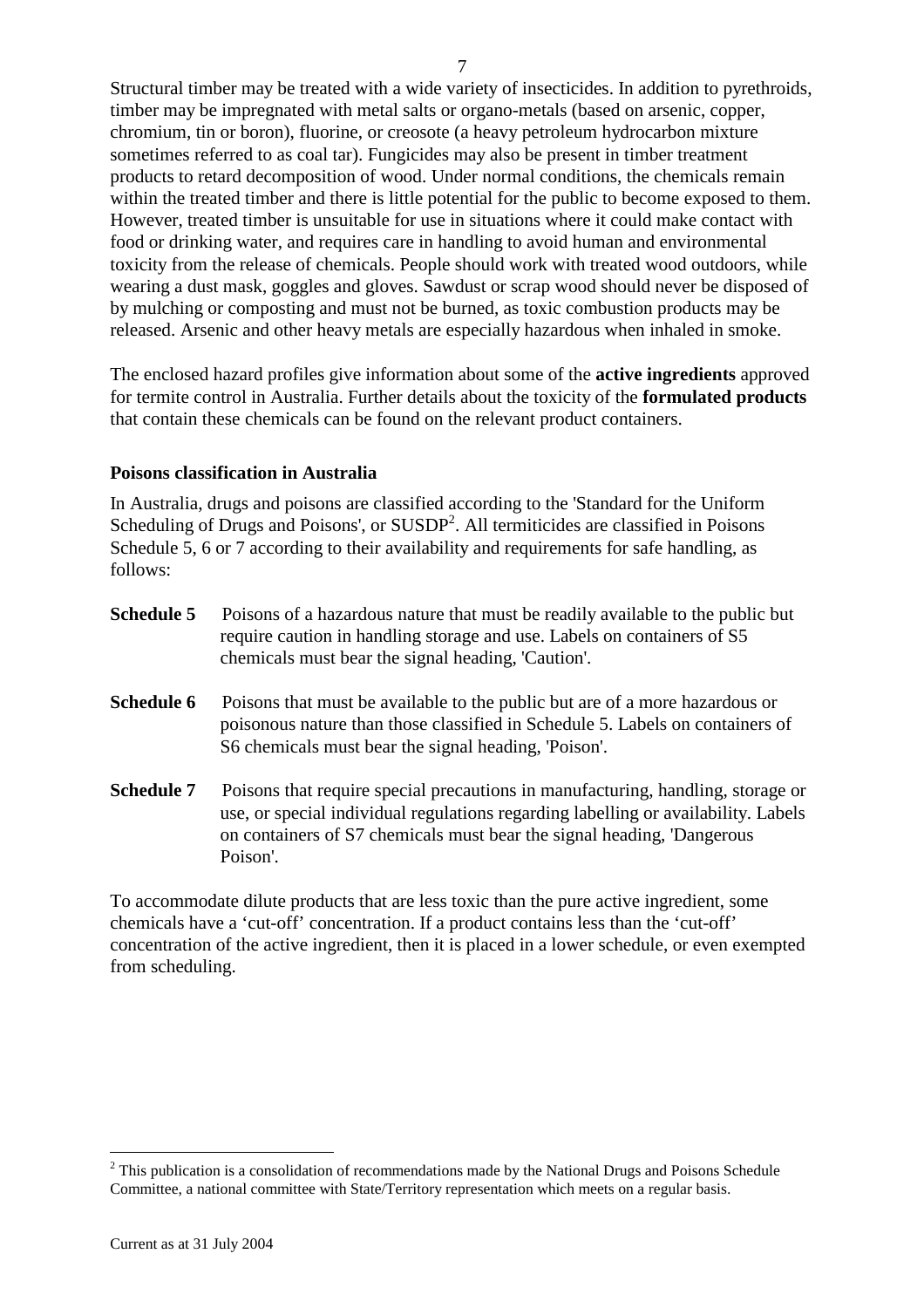## **List of some chemicals approved in Australia for use in products to be used for controlling termites.**

The following lists some chemicals (by their chemical, or generic name) which are used in Australia to control termites.

| Alpha-cypermethrin      | a member of the pyrethroid class of chemicals which are synthetic<br>analogues of the naturally occurring pyrethrums; it is used to form a<br>barrier to repel or kill termites (see also deltamethrin, bifenthrin and<br>permethrin).                                                                                       |
|-------------------------|------------------------------------------------------------------------------------------------------------------------------------------------------------------------------------------------------------------------------------------------------------------------------------------------------------------------------|
| <b>Deltamethrin</b>     | a synthetic pyrethroid similar to alpha-cypermethrin (see above); it is<br>used in some termiticide products.                                                                                                                                                                                                                |
| <b>Bifenthrin</b>       | another member of the pyrethroid class of chemicals; it is used to<br>form a barrier to repel or kill termites.                                                                                                                                                                                                              |
| Permethrin              | another synthetic pyrethroid, pyrethrin is commonly used as a barrier<br>to repel or kill termites, and is also used for treatment of timber.                                                                                                                                                                                |
| <b>Chlorpyrifos</b>     | a member of the organophosphorus class of chemicals that is used as<br>a barrier to repel/kill termites.                                                                                                                                                                                                                     |
| <b>Hexaflumuron</b>     | a member of the benzoylurea class of chemicals that inhibit chitin<br>formation in insects. It is used in strategically placed bait stations to<br>attract foraging termites, which transfer the chemical throughout the<br>colony.                                                                                          |
| <b>Triflumuron</b>      | another benzoylurea insecticide, triflumuron is applied directly to<br>termite nests.                                                                                                                                                                                                                                        |
| Imidacloprid            | a member of the relatively new class of chemicals called<br>chloronicotinyls. It is used to create a barrier or treated zone in the<br>soil where it attracts termites, which die within the treated zone<br>(partly from the effect of the chemical and partly from infection with<br>fungi and other soil microorganisms). |
| <b>Fipronil</b>         | an extremely active insecticide belonging to the phenylpyrazole<br>family, which has also been developed relatively recently. It is<br>applied by spraying, trenching and soil rodding as a chemical soil<br>barrier around existing structures, and may also be used to protect<br>poles and fence posts.                   |
| <b>Arsenic trioxide</b> | a compound used to directly kill termites in active passages (this<br>method has variable effectiveness).                                                                                                                                                                                                                    |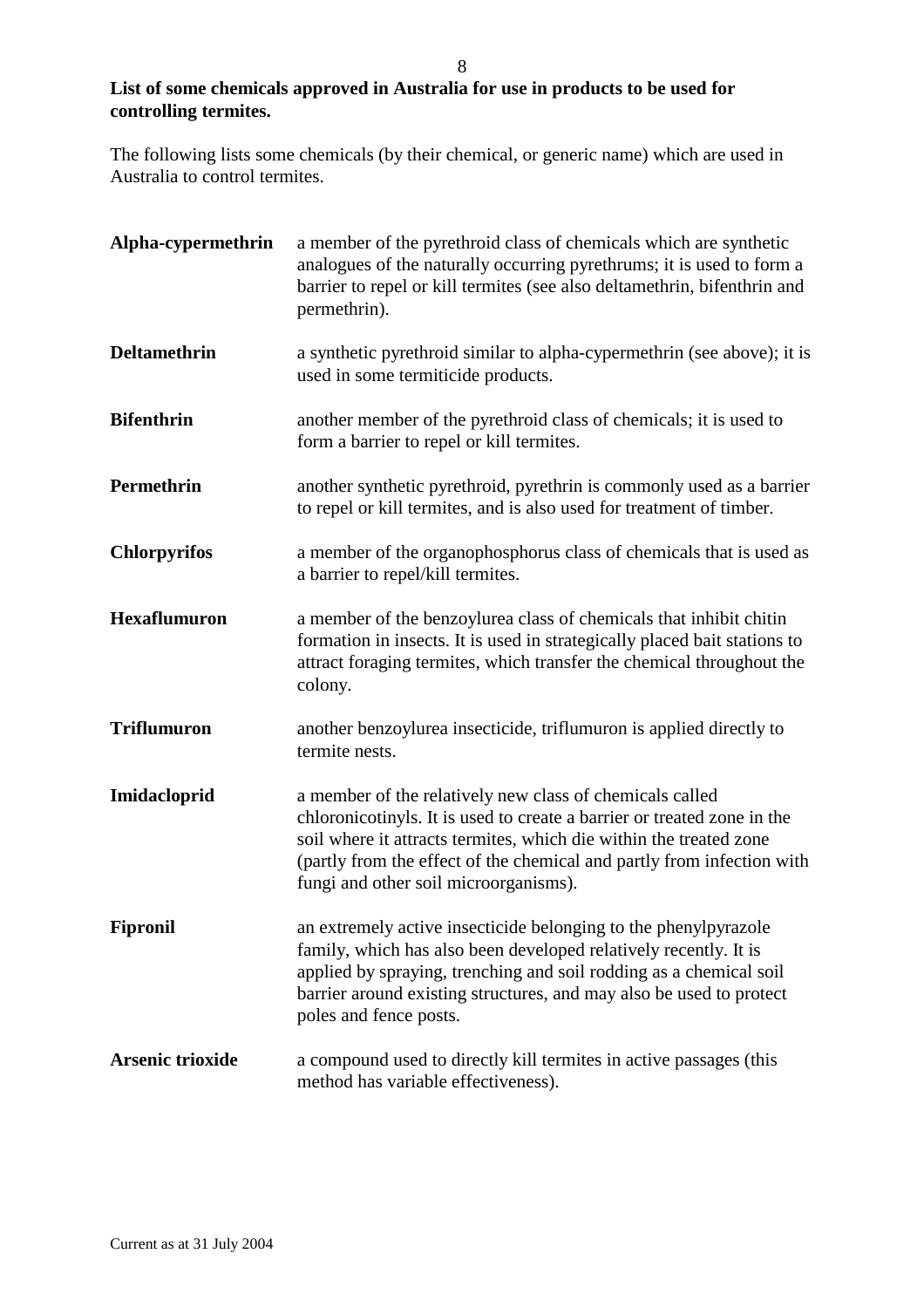

Alpha-cypermethrin

## **Description and mode of action**

Alpha-cypermethrin is a synthetic pyrethroid insecticide with a range of agricultural uses. It is also used to form a barrier to repel or kill termites (see also bifenthrin).

The synthetic pyrethroids are man-made chemicals similar in structure to the naturally occurring pyrethrums. Like other pyrethroids, alpha-cypermethrin kills insects by affecting the salt balance (sodium channels) in nerve cells. It has a broad spectrum of activity against insects with the main toxic effect on the nervous system.

### **Toxicity**

In mammals, alpha-cypermethrin is very toxic if swallowed. It is a type II pyrethrum, which means that it affects the central nervous system (brain and spinal cord) causing writhing, salivation and clonic convulsions (muscle spasms). These effects are reversible and pyrethroids have a good safety record. Alpha-cypermethrin is less likely to cause poisoning after contact with the skin, although facial skin contact may cause temporary facial numbness.

In laboratory animals, ingested alpha-cypermethrin is absorbed from the gastrointestinal tract. Most of the absorbed cypermethrin is broken down into other chemicals, and rapidly excreted in urine, with a small percentage (1%) stored in fat and excreted more slowly. It is poorly absorbed through the skin (only about 20% of the applied dose was absorbed when alphacypermethrin was applied to the skin of animals for four days).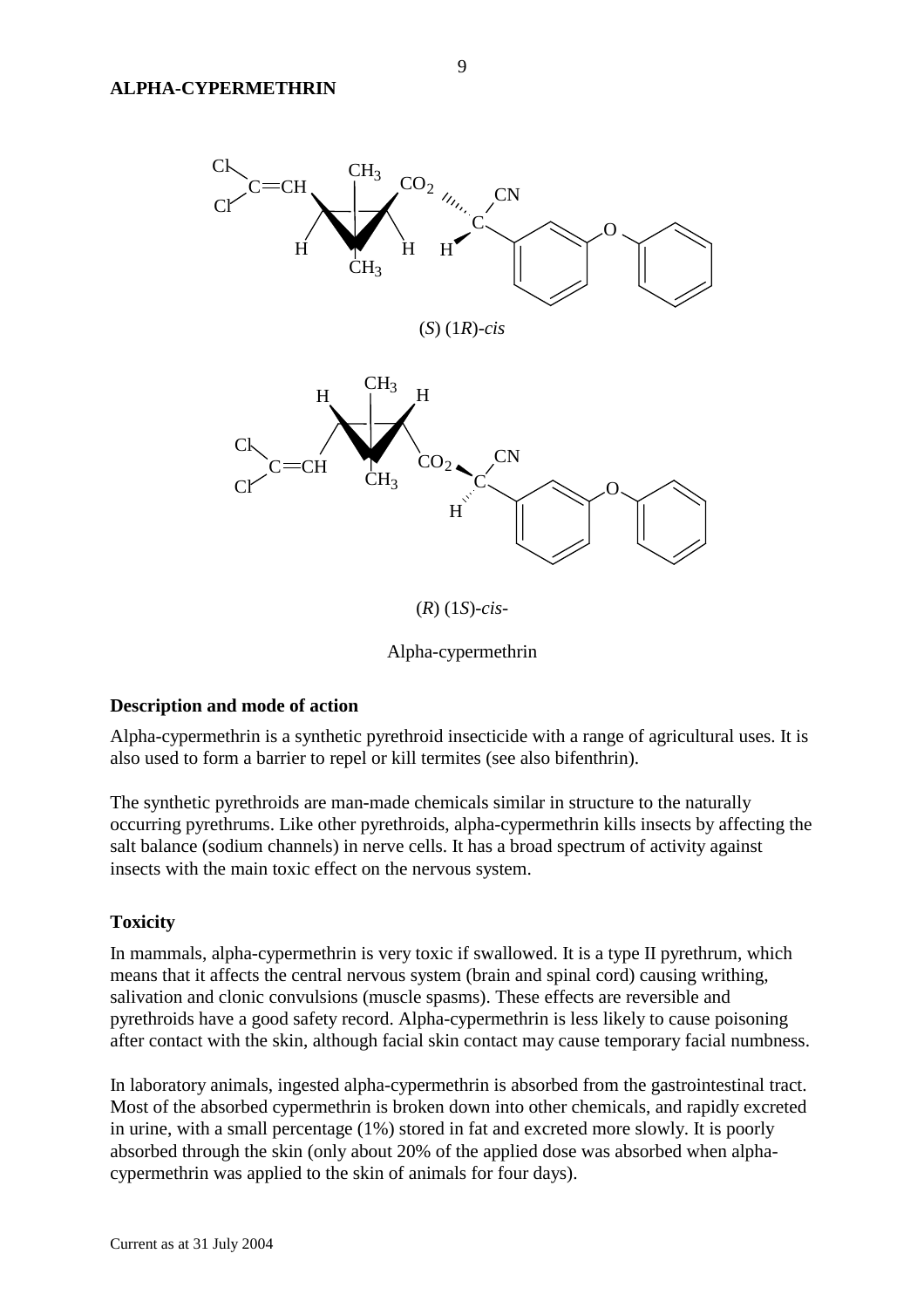Like other pyrethroids, alpha-cypermethrin can produce nerve damage. This can result in tremors, abnormal gait, agitation and difficulty in standing or walking. It may also cause vomiting and diarrhoea. If it is present in a water-based solution it is less toxic than when it is present in oils. It is less toxic by exposure on the skin, but signs of poisoning can include numbness or an itching or burning sensation on the skin. Alpha-cypermethrin is a mild eye irritant but minimally irritating to the skin. Some products containing alpha-cypermethrin may cause allergic reactions when applied on the skin (skin sensitisation).

Long term exposure to cypermethrin at high doses has produced changes in the liver and kidneys of experimental animals. These effects were not seen in animals fed lower doses. In some studies using very high doses in mice, alpha-cypermethrin produced benign (that is nonmalignant, or unlikely to spread) tumours in the lungs. These effects were not seen in other species.

Alpha-cypermethrin was negative in a range of genotoxicity tests (that is, tests to assess its potential to damage the genetic material of cells and cause mutations or cancer). Alphacypermethrin did not cause birth defects or other reproductive problems in laboratory animals.

#### **Poisons scheduling in Australia**

Alpha-cypermethrin products with a high concentration (more than 10% alpha-cypermethrin) are included in Schedule 7 of the Standard for the Uniform Scheduling of Drugs and Poisons (SUSDP). Products with 1.5 to 10% alpha-cypermethrin are included in Schedule 6, while products at less than 1.5% are in Schedule 5. Schedule 5 chemicals are available for use in the home garden. Alpha-cypermethrin products for termiticide treatment around the home can only be applied by licensed pest-control operators who have been trained in their handling and use.

### **Ecological and environmental effects**

Alpha-cypermethrin is not soluble in water, and tends to bind to the soil meaning that it is unlikely to contaminate ground water. It breaks down more rapidly in sandy soils than in clay soils, and is also broken down by bacteria and light.

Alpha-cypermethrin is of low toxicity to birds, but is very toxic to fish and invertebrates which live in the water. Fish are more sensitive to alpha-cypermethrin because they break down and excrete the chemical much more slowly than birds or mammals. Alphacypermethrin is also highly toxic to bees.

**Note:** another type II pyrethrum chemical occasionally used in termiticide products is **deltamethrin**. Its physical and toxicological characteristics closely resemble those of alphacypermethrin. Deltamethrin is also in Schedule 7 with Schedule 6 and 5 classifications for some medium and low strength products.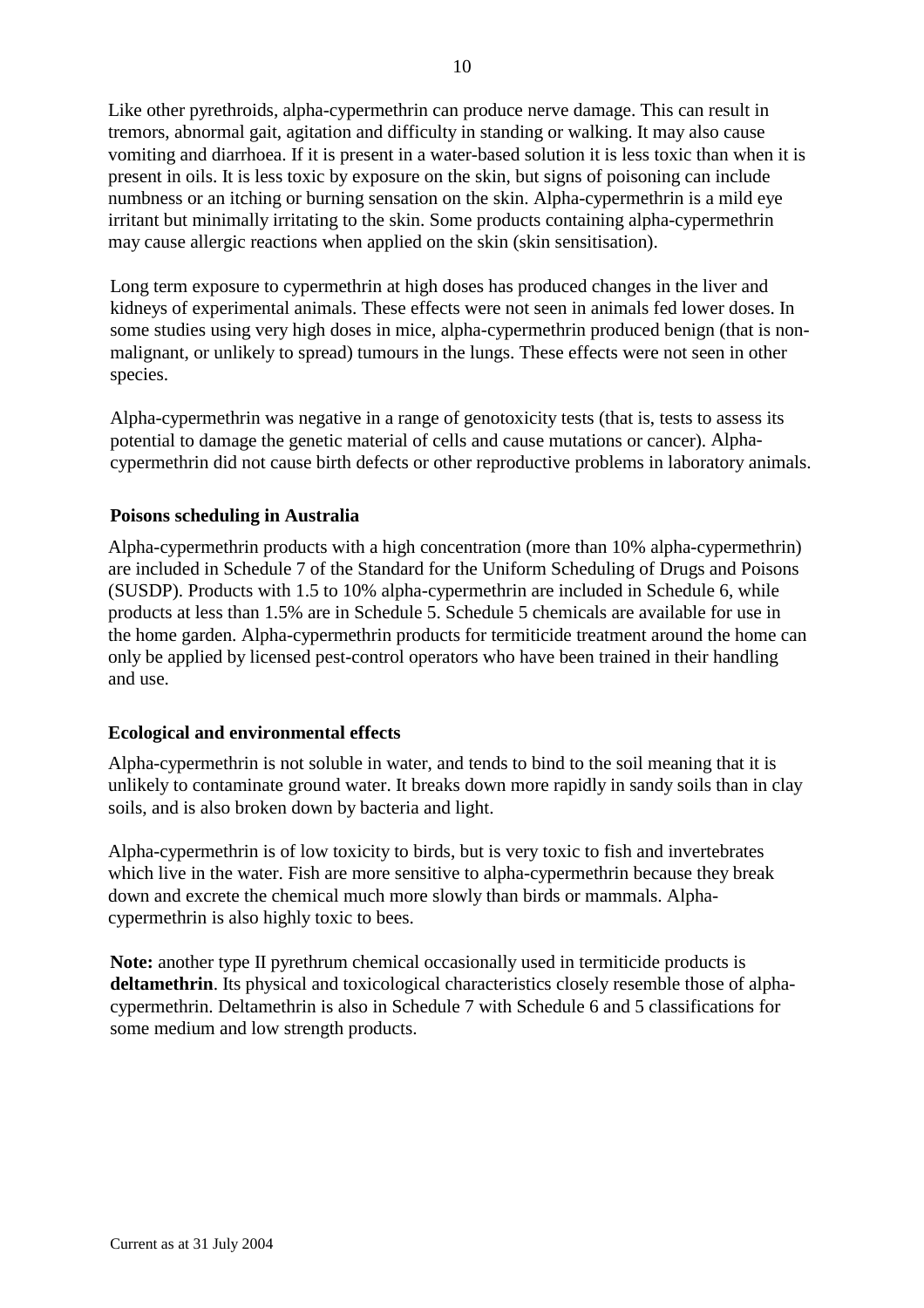

#### Bifenthrin

### **Description and mode of action**

Bifenthrin is a synthetic pyrethroid insecticide with a range of agricultural uses. It is also used to form a barrier to repel or kill termites (see also alpha-cypermethrin).

The synthetic pyrethroids are synthetic chemicals similar in structure to the naturallyoccurring pyrethrums. Like other pyrethroids, bifenthrin kills insects by affecting the salt balance (sodium channels) in nerve cells. It has a broad spectrum of activity against insects with the main toxic effect on the nervous system.

### **Toxicity**

In mammals, bifenthrin is very toxic if swallowed. It is a type I pyrethrum (as compared with type II pyrethrums such as alpha-cypermethrin), which means that it mainly affects the peripheral nervous system causing tremors; it may also cause difficulties in walking. These effects are reversible and pyrethroids have a good safety record.

In laboratory animals, ingested bifenthrin is poorly absorbed from the gastrointestinal tract and is excreted unchanged in the faeces. It does not accumulate in the body after repeated doses. When applied to the skin, bifenthrin is of low toxicity, is not irritating and does not cause allergic reactions (skin sensitisation). However, bifenthrin is a slight eye irritant. Bifenthrin products are typically of low toxicity by inhalation.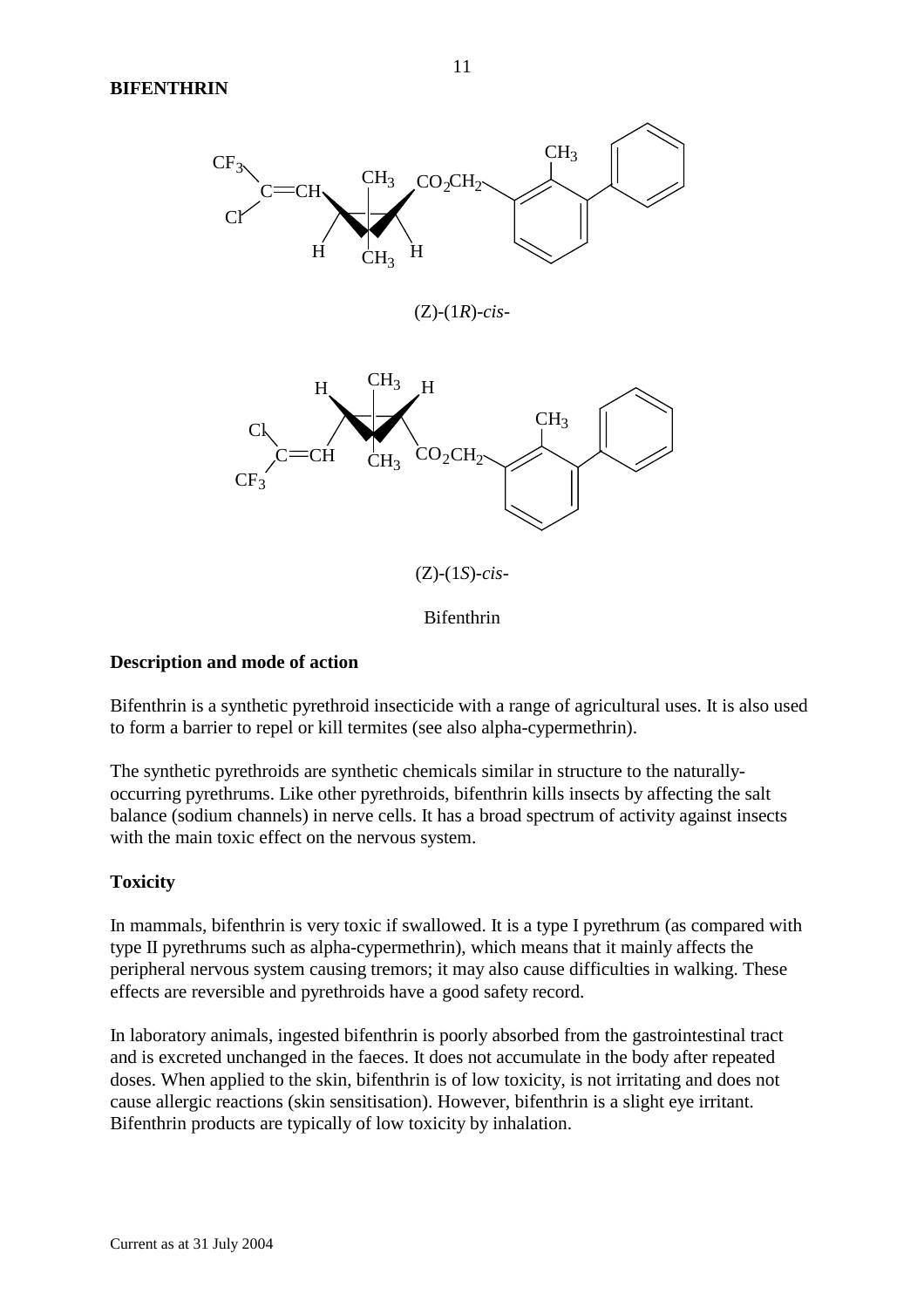After long-term exposure to high levels in the diet, mice developed benign (that is nonmalignant, or unlikely to spread) tumours of the urinary bladder. These tumours are thought to result from chronic inflammation of the bladder wall, and were not seen in other species, or at lower doses. Bifenthrin was negative in most genotoxicity tests (that is, tests to assess its potential to damage the genetic material of cells and cause mutations or cancer). Bifenthrin did not cause birth defects or other reproductive problems in laboratory animals.

## **Poisons scheduling in Australia**

Bifenthrin is included in Schedule 7 of the Standard for the Uniform Scheduling of Drugs and Poisons, with products containing less than 10% included in Schedule 6. Products containing less than 0.5% bifenthrin are exempt from scheduling. Bifenthrin products for termiticide treatment around the home can only be used by licensed pest control operators who have been trained in their handling and use.

## **Ecological and environmental effects**

Bifenthrin is poorly soluble in water and exhibits strong soil binding properties and low mobility in soils. Neither plants nor animals metabolise bifenthrin extensively. These characteristics tend to make bifenthrin very stable in the environment. The chemical is highly toxic to fish, aquatic invertebrates and bees, but only slightly toxic to birds.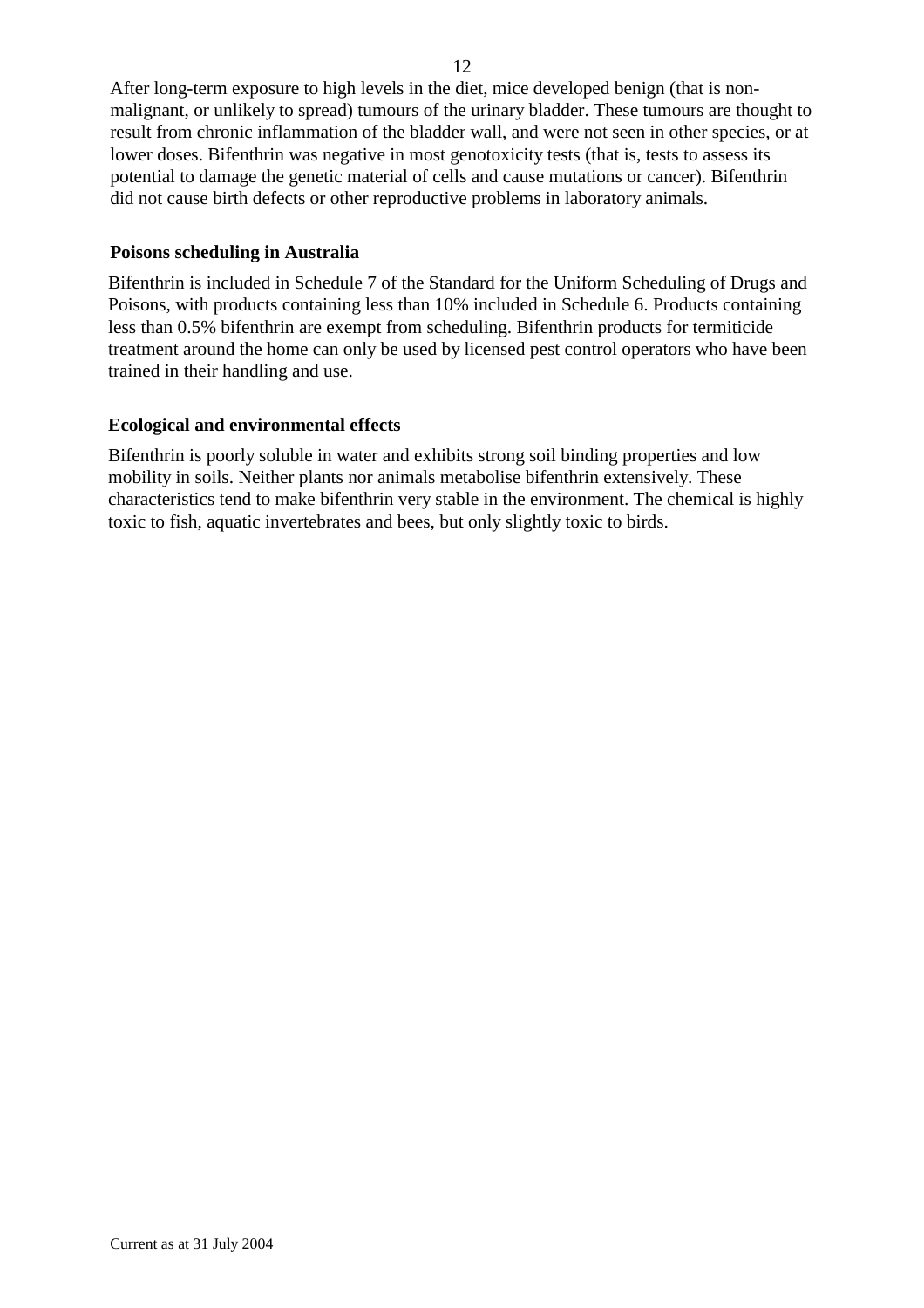

Permethrin (one of four isomers)

Permethrin is a synthetic pyrethroid insecticide, which has the same mode of action as other pyrethroids including alpha-cypermethrin and bifenthrin. Technical grade permethrin is a mixture of four isomers, known as trans-(*R*), trans-(*S*), cis-(*R*) and cis-(*S*) permethrin. The proportions of the isomers vary with the method of synthesis. The chemical has found widespread use in agricultural and veterinary settings, and forms the active constituent of numerous products that are applied as a barrier treatment to kill or repel termites. Often combined with anti-bacterial agents and fungicides, permethrin is also used in preservatives for timber, which may be treated by dipping or vacuum impregnation.

### **Toxicity**

Permethrin is classified as a type I pyrethrum that affects the central and peripheral nervous systems, causing tremors, hyper-excitability, salivation and paralysis. In rodents, a single high dose exposure to permethrin has been shown to cause degeneration in the peripheral nerves. However, these effects are reversible and pyrethroids have a good safety record. In mammals, permethrin is of moderate to low acute oral toxicity, influenced by the ratio of the trans and cis isomers in the chemical. The cis isomer is more toxic than the trans isomer. Permethrin has low dermal toxicity, is of very low toxicity by inhalation, is slightly irritating to the skin and eyes of rabbits and causes skin sensitisation in guinea pigs. Permethrin-based products tend to be of low toxicity but their irritation potential varies, ranging from nil to moderate depending on their strength and on the properties of other chemicals in the product. Similarly, some permethrin products cause allergic skin reactions whereas others do not. Information on human toxicity of permethrin is limited, but paraesthesia (numbness, itching, tingling and burning sensations) has been reported.

Following oral administration, permethrin is rapidly absorbed, distributed and excreted. The trans isomer is metabolised and excreted in the urine more readily than the cis isomer, which is more stable and tends to be eliminated in the faeces. A variety of metabolic products are formed. The trans isomer may deposit in adipose tissue and milk fat, although the extent of accumulation is very low. Permethrin is absorbed across the skin of experimental animals.

Short-, medium and long-term studies in laboratory species have revealed the liver is the main target organ of permethrin at moderate oral doses. Enlargement of the liver was seen, sometimes with activation of metabolic enzymes. Some studies showed that the effects were reversible if treatment was withdrawn. Neurological abnormalities occurred in dogs fed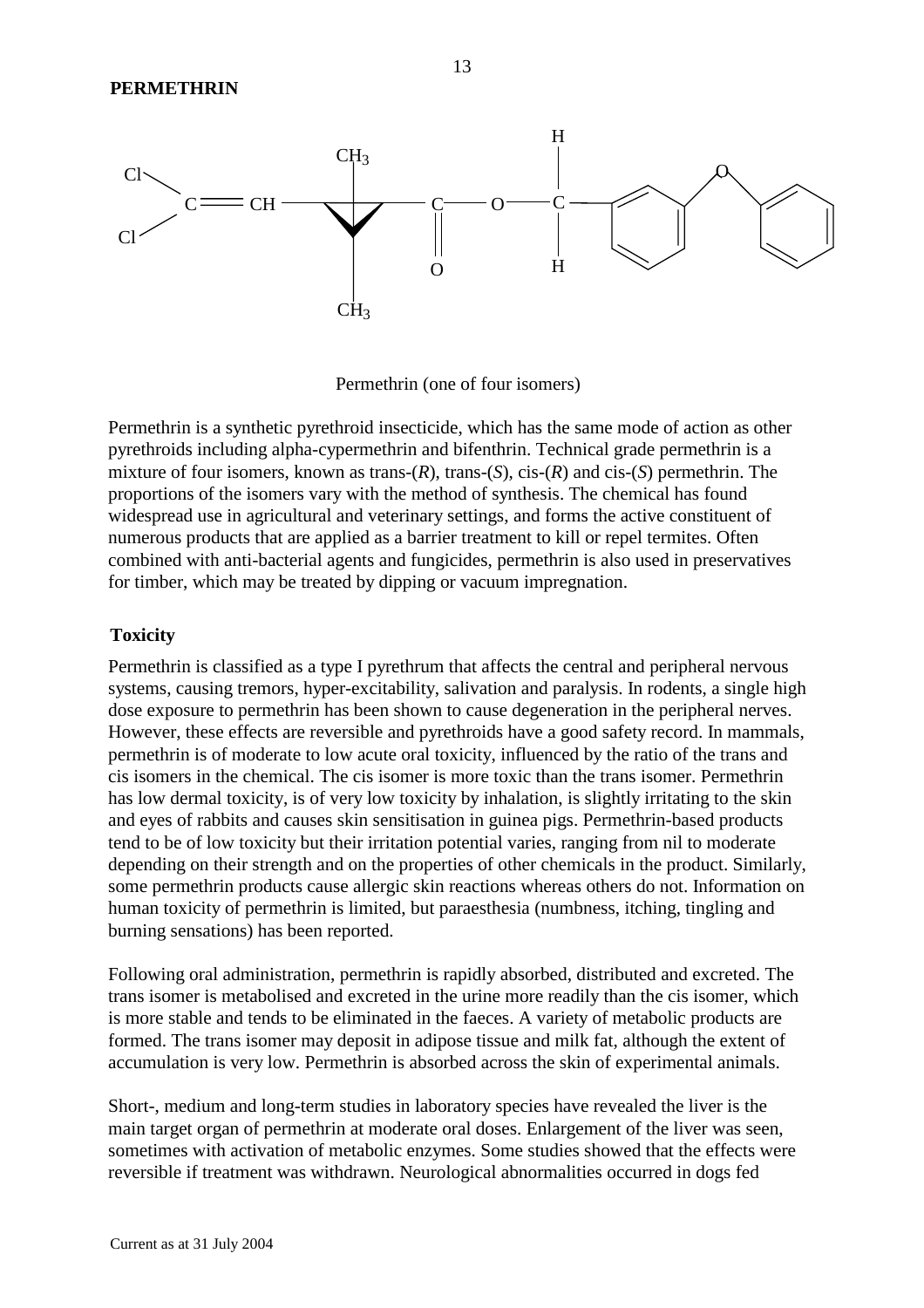permethrin at high doses for at least a year. However, low doses of permethrin did not cause any toxic effects. Permethrin does not damage genetic material and does not cause cancer, have adverse effects on reproduction, or cause deformities in the developing foetus.

## **Poisons scheduling in Australia**

Permethrin is in Schedule 6 for preparations containing more than 25% of permethrin, Schedule 5 for preparations containing between 2 and 25% permethrin, and exempt from Scheduling when present at concentrations of 2% or less.

## **Ecological and environmental effects**

Permethrin is moderately stable in soil, to which it binds strongly and degrades with a halflife of 28 days or less. The decline of permethrin residues from crops is moderately fast, and it disappears rapidly from foliage and the soil surface when exposed to sunlight. Permethrin is of low mobility and shows little tendency to accumulate in the environment. Permethrin is of low oral toxicity to birds but highly toxic to insects, fish and aquatic arthropods such as crabs. However, permethrin's toxicity in the field is limited by its tendency to bind to sediment and degrade in sunlight.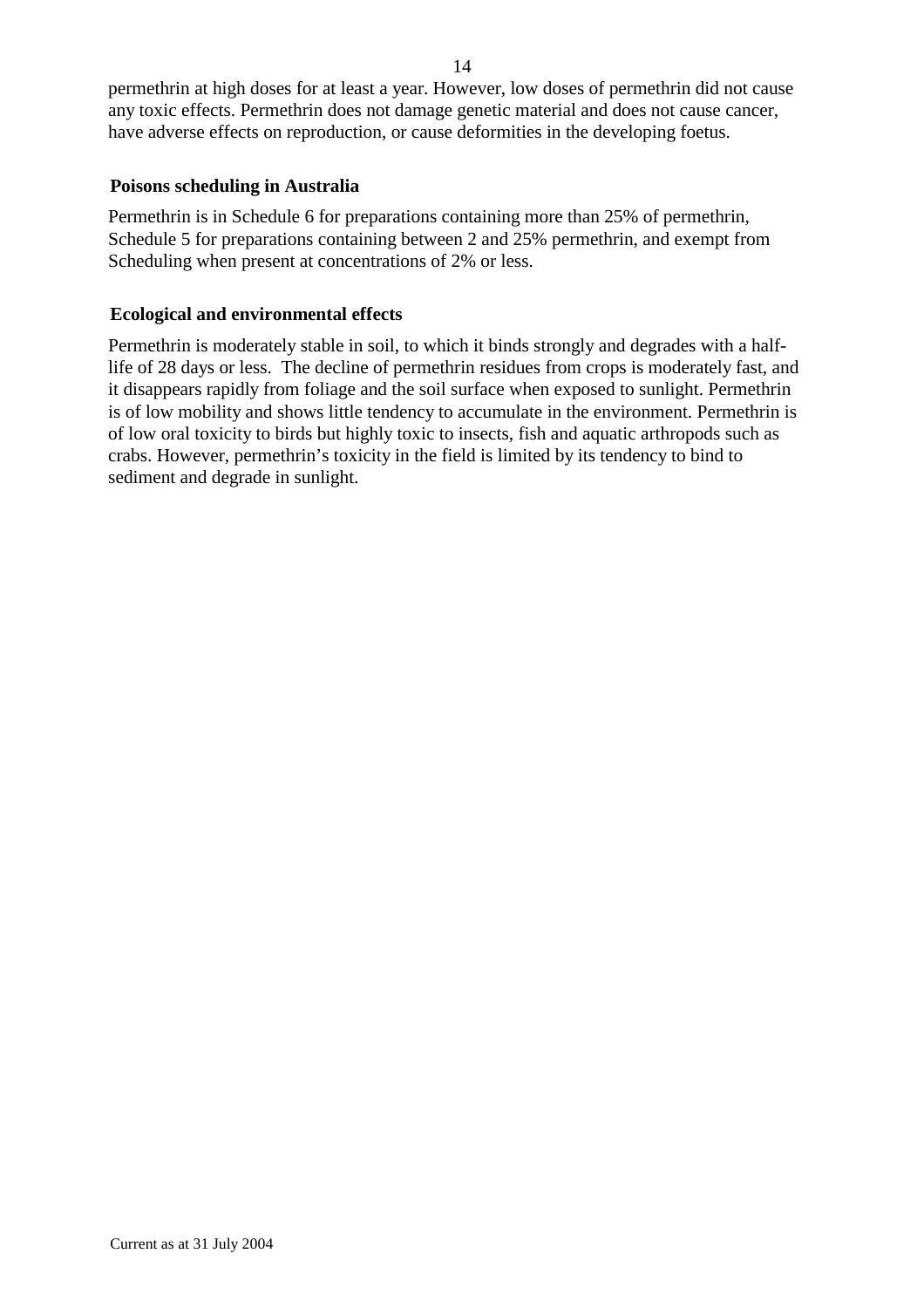

Chlorpyrifos

### **Description and mode of action**

Chlorpyrifos is an organophosphate insecticide that has widespread agricultural uses. It is also found in a number of insecticide products that are used in or around homes and gardens, including use as a termiticide. It has a mild mercaptan (sulphurous) odour, sometimes noticeable after treatment of buildings.

Like other organophosphate insecticides, chlorpyrifos kills insects by interfering with the activity of an enzyme (acetylcholinesterase) in the nervous system. This interference causes an increase in levels of the nerve transmitter chemical, acetylcholine, leading to over-stimulation of the nervous system and rapid twitching and paralysis of muscles.

#### **Toxicity**

In mammals, the main signs of organophosphate poisoning are increased swallowing, excessive saliva, rapid breathing, pinpoint pupils, loss of coordination, excitement, twitching and rapid contractions of the neck and jowl muscles, coarse generalised body tremors, secretion of tears, urination, defecation, depression, prostration, convulsions, respiratory failure and death. The severity of signs increases with the amount of exposure, but there is an effective antidotal treatment for chlorpyrifos poisoning. Regardless of the route of exposure (oral, dermal or inhalation), the toxic effects of chlorpyrifos are similar.

In laboratory animals, ingested chlorpyrifos is rapidly absorbed from the gastrointestinal tract, but does not remain for long periods in the tissues or organs. It is broken down into other chemicals and excreted relatively quickly from the body, mostly in urine. Inhaled chlorpyrifos is also absorbed but relatively little is absorbed through skin. Chlorpyrifos is a very slight eye and skin irritant but does not cause allergic reactions when applied on the skin (skin sensitisation).

Long-term exposure to low concentrations of chlorpyrifos in the diet was without serious consequences in animal studies, although high concentrations caused similar symptoms to those listed above after single high doses. Both chlopyrifos and its main metabolite gave negative results in a range of genotoxicity tests (that is, tests to assess its potential to damage the genetic material of cells and cause mutations or cancer). Similarly, exposure to chlorpyrifos did not cause cancer, reproductive problems or birth defects in experimental animals.

The possibility of chronic neurological effects after repeated exposures to low levels of organophosphate insecticides has been investigated. Health studies in workers producing and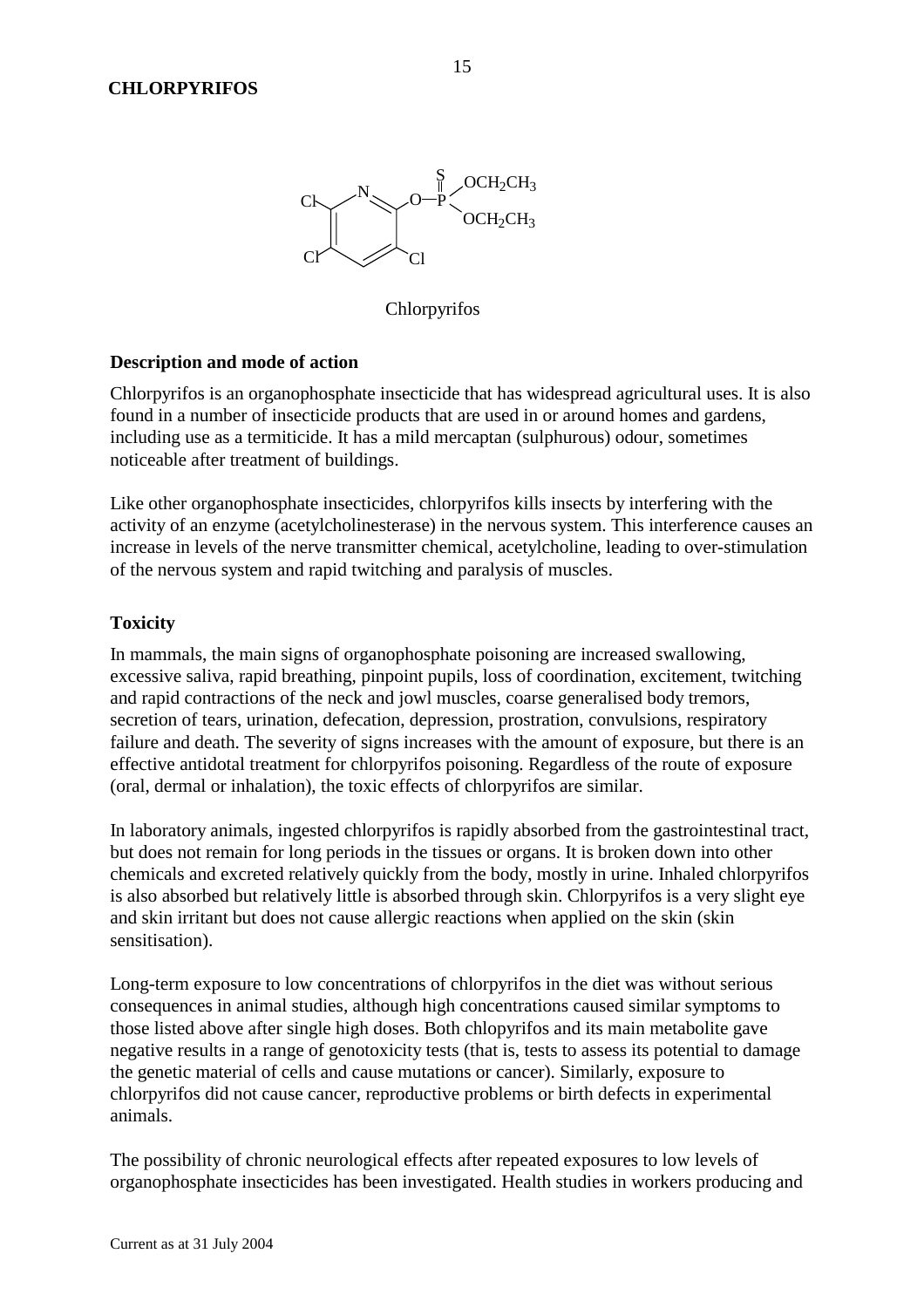packaging chlorpyrifos products have not shown any differences in the levels of illness or diseases compared with a matched control group not exposed to chlorpyrifos.

## **Air monitoring studies**

Air monitoring studies have shown that if adequate ventilation is used, the concentration of termiticides in buildings after the initial spraying period is very low. For example, in 1992 the WorkCover Authority of New South Wales monitored chlorpyrifos concentrations in the air of seven Sydney houses that had been sprayed in the under-floor area (the treatment procedure most likely to cause the highest concentrations of the termiticide). Average chlorpyrifos concentrations in the houses did not exceed 1 microgram per cubic metre ( $\mu$ g/m<sup>3</sup>). Breathing air at this concentration is calculated to give an exposure that is approximately 200-fold less than the lowest dose of chlorpyrifos that causes significant reduction in plasma cholinesterase activity in humans (the most sensitive marker of exposure).

## **Poisons scheduling in Australia**

Chlorpyrifos products with high concentrations of the active ingredient are listed in schedule 6 of the Standard for the Uniform Scheduling of Drugs and Poisons (SUSDP). Termiticide treatments around the home are restricted to licensed pest-control operators who have been trained in the handling and use of these products. A schedule 5 classification exists for preparations containing 5% or less of chlorpyrifos, controlled release granular preparations containing 10% or less, and for microencapsulated chlorpyrifos when present at 20% or less in aqueous preparations. Potting or soil mixtures containing  $100 \text{ g/m}^3$  or less are exempt from scheduling.

## **Ecological and environmental effects**

Chlorpyrifos does not dissolve easily in water. It is strongly adsorbed by most soils and is relatively immobile in the soil. The half-life of chlorpyrifos in the soil has been shown to range from 11 to 141 days depending on the soil type; it is thus considered to be moderately persistent. Chlorpyrifos was least persistent in soils with high pH values. Soil microorganisms break down chlorpyrifos. Chlorpyrifos is hydrolysed at a moderate rate. Based on data from available studies, chlorpyrifos is unlikely to leach into ground water in measurable quantities under most typical use scenarios.

Chlorpyrifos is moderately to very highly toxic to birds and bees when exposed to direct treatment. Terrestrial non-food application of chlorpyrifos to sites such as turf represents an acute hazard to birds. Run-off from such applications could be hazardous to fish and aquatic invertebrates, as chlorpyrifos is highly toxic to aquatic organisms. Various uses of chlorpyrifos may pose a risk to small birds and small mammals.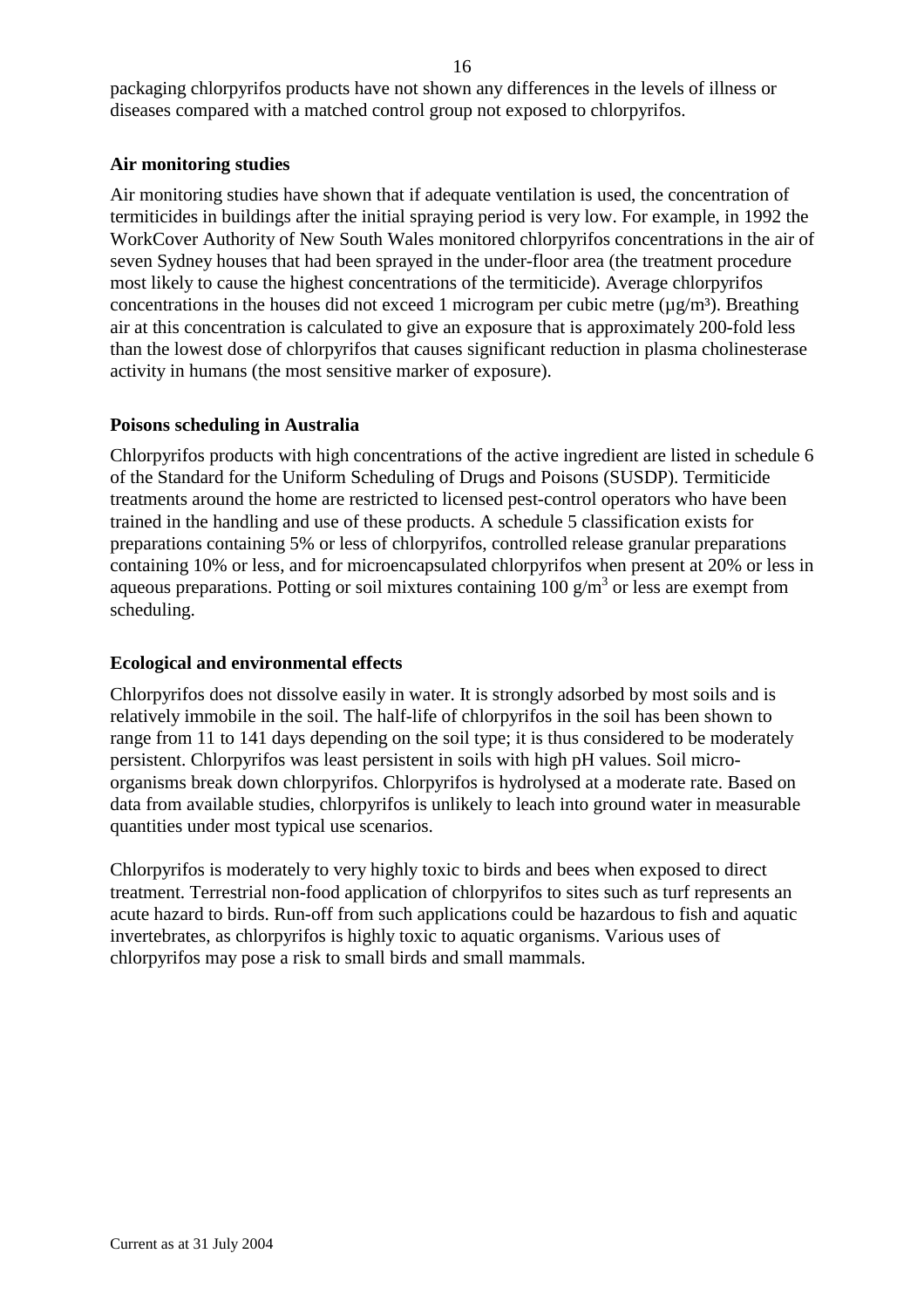

Hexaflumuron

### **Description and mode of action**

Hexaflumuron is a chemical of the benzoylurea class, which regulates insect growth by inhibiting chitin (outer skeleton) formation.

### **Toxicity**

In laboratory animals, hexaflumuron has very low acute toxicity if ingested, inhaled or exposed on the skin. It is not irritating to the skin or eyes and does not cause allergic reactions when applied on the skin (skin sensitisation). Hexaflumuron is absorbed only to a limited extent when swallowed, is metabolised extensively, and excreted rapidly via the urine and faeces.

Short- and long-term exposure to low concentrations of hexaflumuron in the diet was without serious consequences in animal studies. High doses produced some damage to the liver, oxidation of haemoglobin, and elevated red blood cell production in the spleen. It did not cause birth defects.

As hexaflumuron is mainly used in bait stations, significant public exposure is unlikely to occur.

#### **Poisons scheduling in Australia**

As a reflection of its low toxicity, hexaflumuron is currently exempt from poisons scheduling.

#### **Ecological and environmental effects**

Hexaflumuron is strongly adsorbed by a wide range of soils. It is highly toxic to aquatic insects under field conditions, but is of low toxicity to bees and birds.

**Note: Triflumuron**, another benzoylurea chemical, has closely similar toxicological characteristics to hexaflumuron, and is applied directly to termite nests when in a powder formulation. Triflumuron is in Poisons Schedule 5.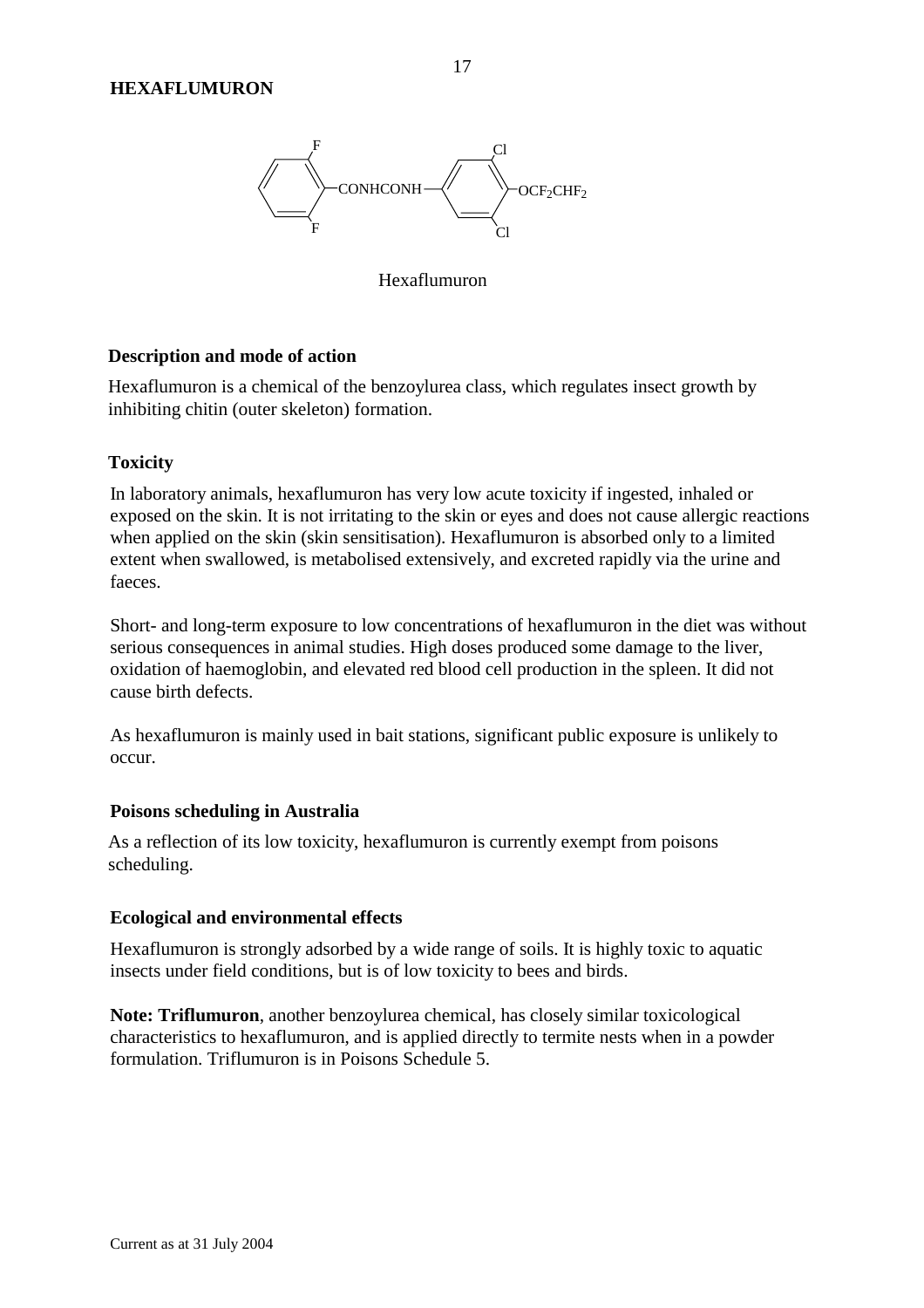

Imidacloprid

### **Description and mode of action**

Imidacloprid belongs to a relatively new class of nitromethylene chemicals called chloronicotinyls, which kill insects by blocking nerve impulses.

## **Toxicity**

In mammals, imidacloprid is broken down to a compound that has toxic effects on the nervous system. This compound is either broken down and excreted, or converted to a protein that is used in the body. The toxic effects on the nervous system may include apathy, reduced muscle tone, tremors and, in extreme cases, muscle cramps and difficulties in breathing due to effects on the muscles associated with respiration.

In laboratory animals, ingested imidacloprid is rapidly absorbed from the gastrointestinal tract. Around 96% of an ingested dose is excreted within two days (predominantly in the form of metabolites) in urine, with some excretion in the faeces. Ingested imidacloprid is moderately toxic but even large doses are of low toxicity when applied to skin. Dust formulations of imidacloprid are of low toxicity when inhaled. Imidacloprid is not irritating to the eyes or skin and does not cause allergic reactions when applied to the skin (skin sensitisation). Some imidacloprid products may contain clay as a binding agent, which can irritate the eyes.

Long-term exposure to low concentrations of imidacloprid in the diet was without serious consequences in animal studies. At high doses, bodyweight loss, tremors and evidence of liver toxicity were seen. There was also premature ageing in the thyroid of rats.

Imidacloprid did not cause cancer in mice or rats. Similarly, it did not affect reproduction or cause birth defects. It was negative in most genotoxicity tests (that is, tests to assess its potential to damage the genetic material of cells and cause mutations or cancer), although it caused chromosome damage in cultured cells. However, tests for chromosome damage in animals were negative.

### **Poisons scheduling in Australia**

Imidacloprid is in Schedule 6 of the Standard for the Uniform Scheduling of Drugs and Poisons. Products containing 20% or less of imidacloprid are included in Schedule 5, and those containing 5% or less are exempt from scheduling.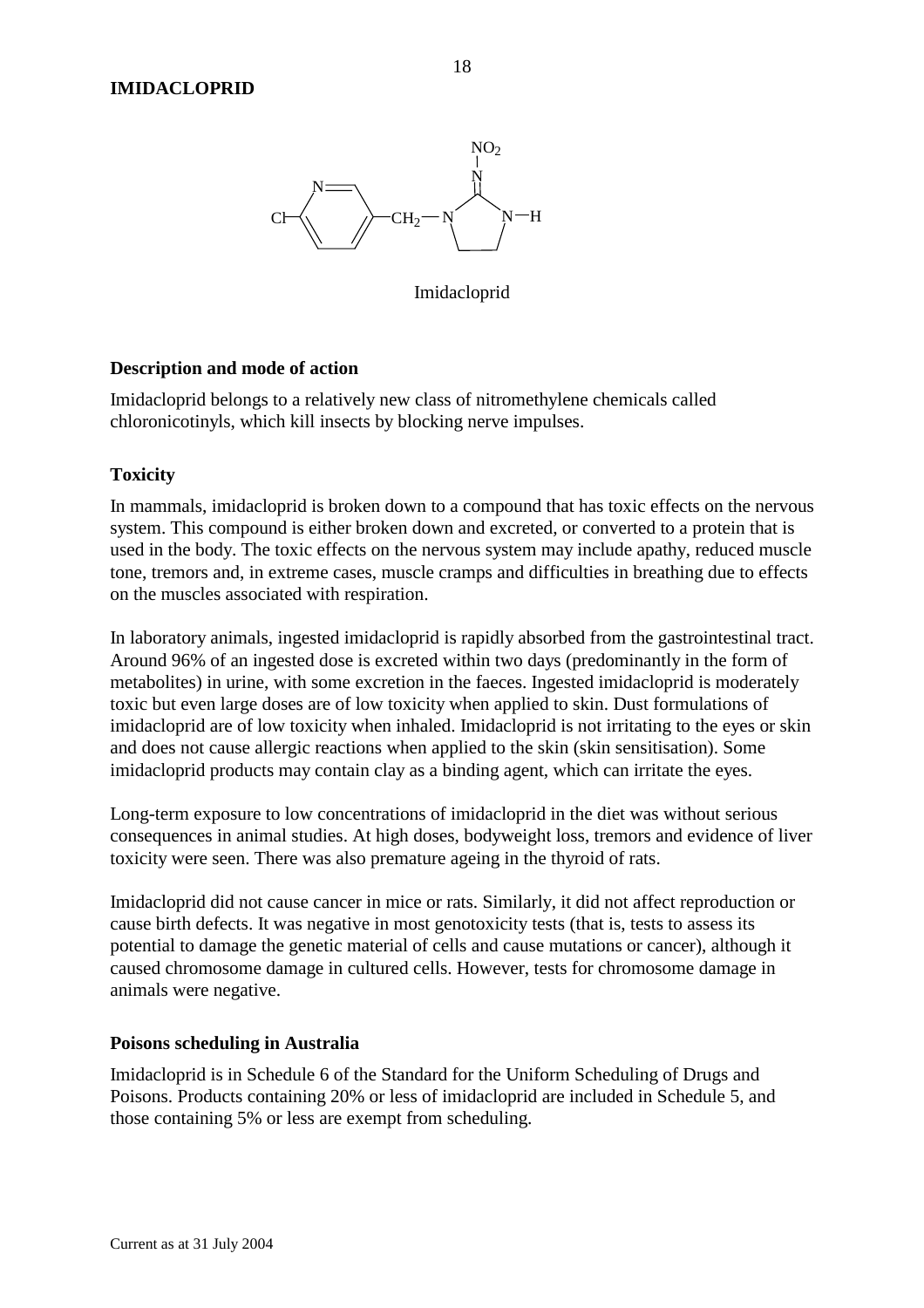## **Ecological and environmental effects**

Imidacloprid has quite a long half-life in soil (from about 6 weeks up to about 6 months). It is broken down more quickly in soils with plant cover than in bare earth. Imidacloprid is moderately soluble in water with a half-life of greater than 31 days, and can bind to organic matter in soils. In some soils that are very porous or gravelly, there may be potential for imidacloprid to move into ground water.

Imidacloprid is toxic to birds and highly toxic to bees by direct application. In studies where birds were allowed to eat seed treated with imidacloprid, they had short-term toxic effects including retching and loss of coordination. They recovered rapidly, and learnt to avoid treated seed. Imidacloprid is of moderately low toxicity to fish, but may be highly toxic to aquatic invertebrates. It is unlikely that there will be significant effects on birds and non-target insects from soil treatment if care is taken during application.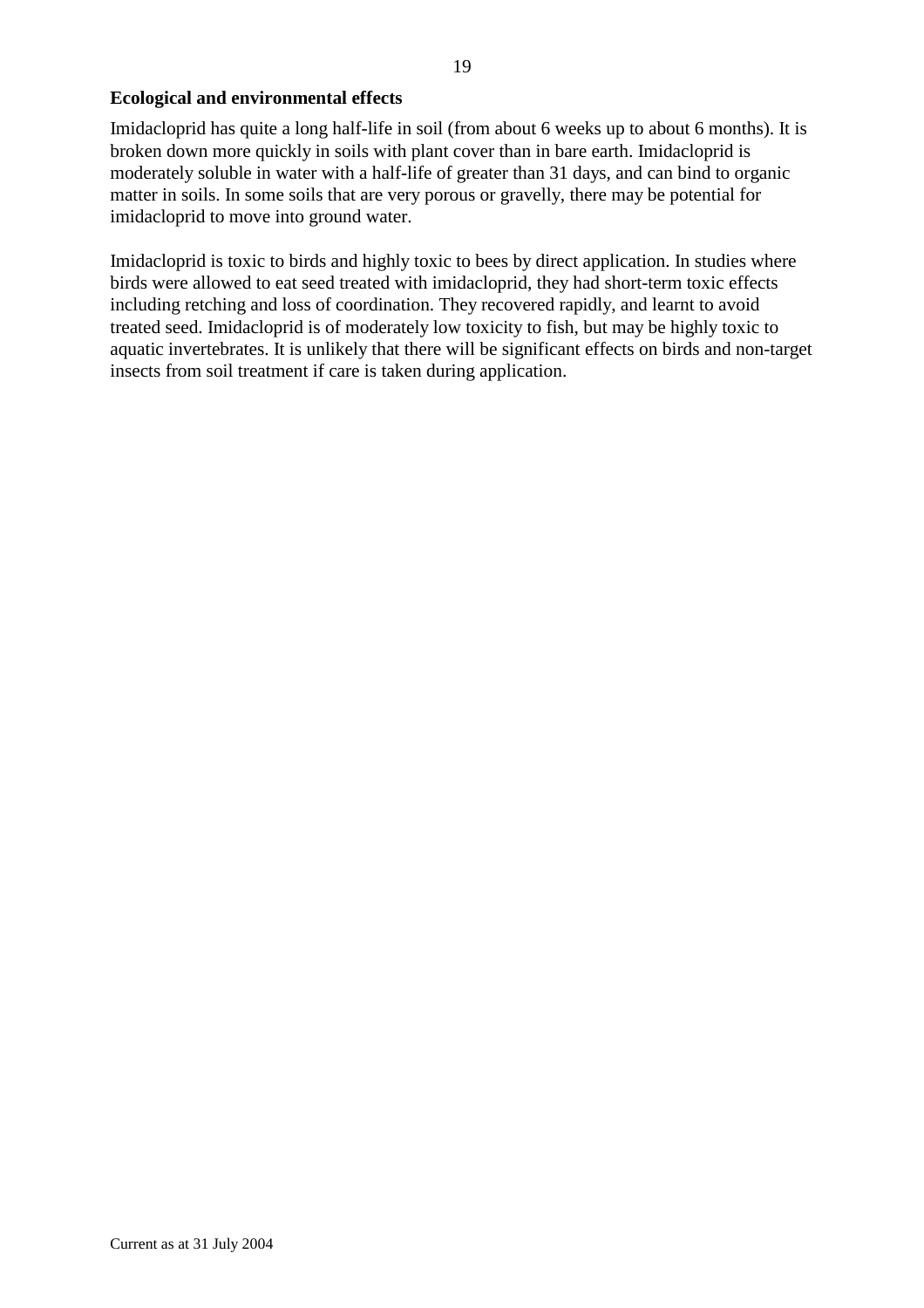

Fipronil

## **Description and mode of action**

Fipronil belongs to a relatively new class of chemicals called phenylpyrazoles, which kill insects by blocking nerve impulses. The chemical has a stronger binding affinity within the nervous system of insects than in animal nerves, and therefore has enhanced toxicity to insects.

## **Toxicity**

In laboratory animals, there is moderately extensive absorption of ingested fipronil from the gastrointestinal tract. Once absorbed, fipronil is metabolised rapidly but is excreted slowly, as the metabolism products tend to become deposited in the body fat. The major route of excretion is the faeces. Fipronil is moderately toxic by ingestion and inhalation, and in laboratory animals causes abnormal gait and posture, ruffled fur, lethargy, tremors and convulsions. However, fipronil is poorly absorbed across the skin and is therefore of low toxicity when applied dermally. Fipronil does not cause skin or eye irritation, but some fipronil-based products are skin and eye irritants due to the presence of other chemicals in the formulations. Fipronil may cause skin sensitisation in sensitive individuals.

In long-term feeding studies with fipronil, the main effects in laboratory animals were decreased weight gain and degenerative lesions in the liver. Convulsions and other signs of nervous system toxicity occurred at high doses. In rats, fipronil caused a disturbance of thyroid hormone regulation, leading to an increased incidence of benign tumours of the thyroid gland. However, rats are highly sensitive to this condition and fipronil is very unlikely to pose a carcinogenic hazard to humans when used as a termiticide. Fipronil did not cause mutations, damage genetic material or have adverse effects on foetal development, but did impede the growth and survival of rat pups at high doses.

### **Poisons scheduling in Australia**

Fipronil is included in Schedule 6 of the SUSDP, with cut-offs to Schedule 5 when present in preparations at 10% or less, and is unscheduled in products containing 0.05% or less.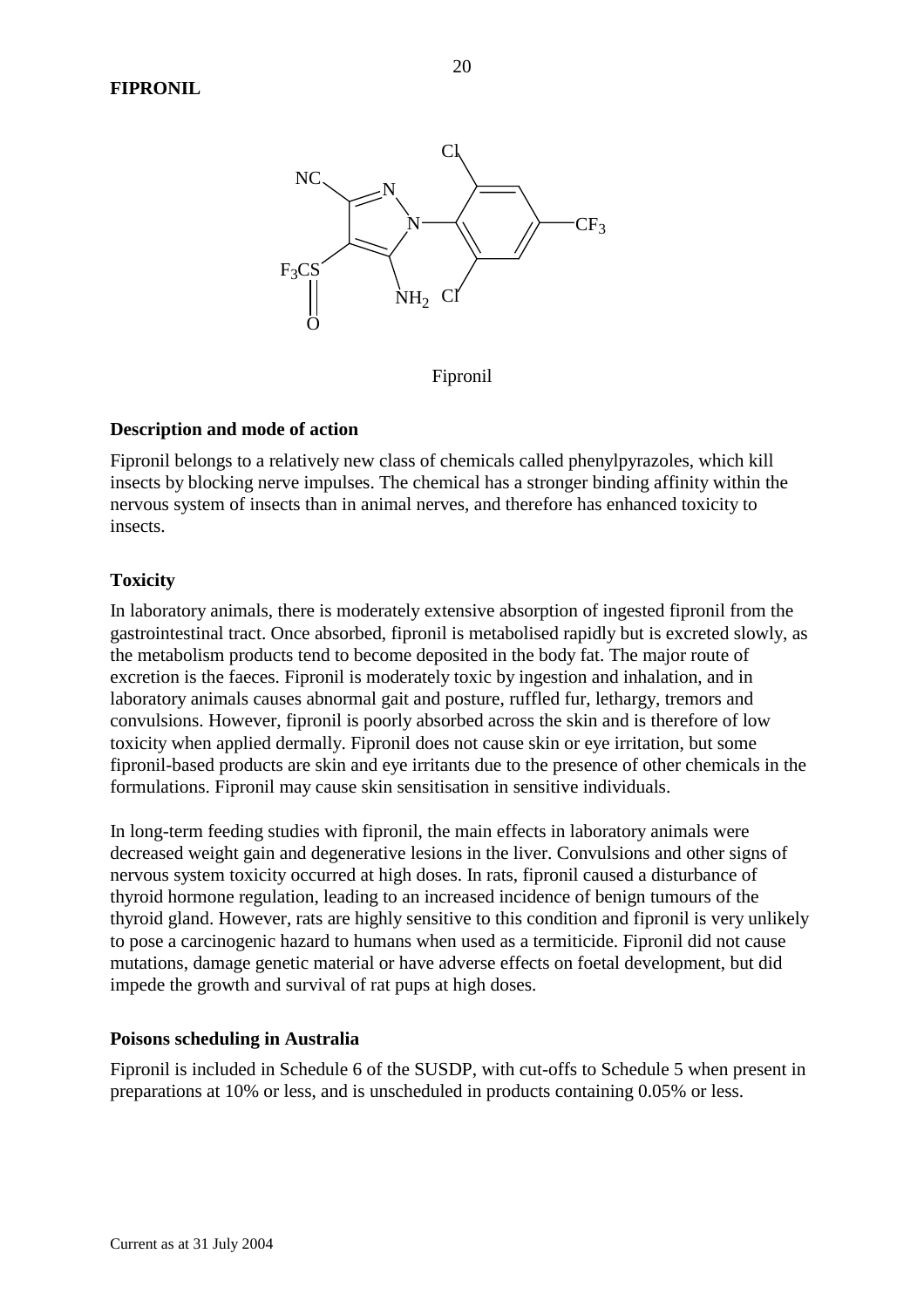## **Ecological and environmental effects**

Fipronil is an extremely active insecticide and is highly toxic to birds, fish and aquatic invertebrates. It is stable in water in the dark but rapidly breaks down in the presence of light. Laboratory and field studies have demonstrated that fipronil is also broken down by light when on plant and soil surfaces. The main degradation products retain high insect and nontarget organism toxicity. Fipronil and its degradation products are relatively immobile in soil, and therefore the risk of residues leaching into groundwater is considered to be low.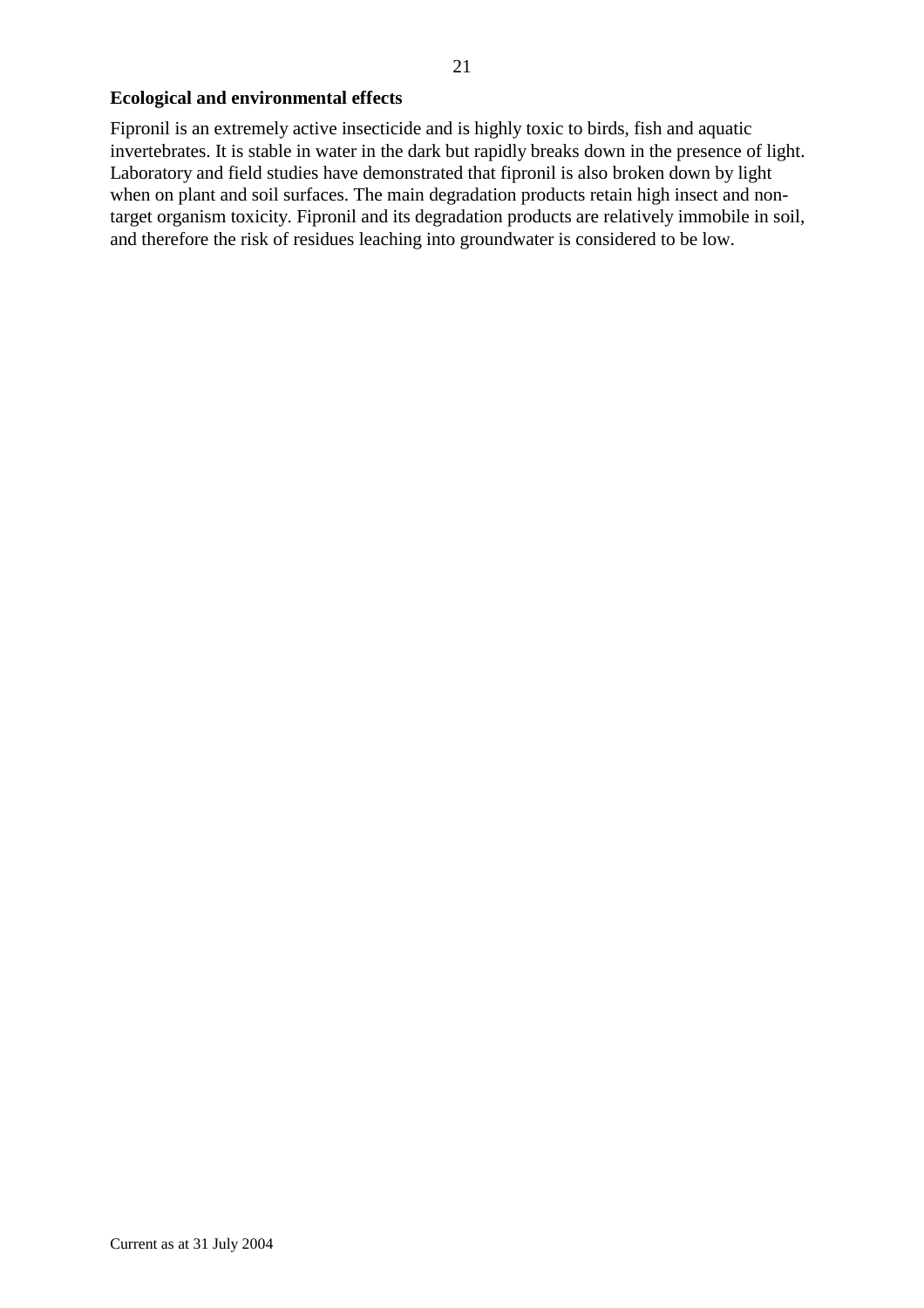#### Arsenic trioxide

$$
\underset{\text{As}\xrightarrow{}0}{\underset{\parallel}{0}} \underset{-\text{As}}{\underset{\parallel}{0}}
$$

### **Description and mode of action**

Arsenic is highly toxic following both short-term exposure to high doses and long-term exposure to lower doses. However, for termite control, arsenic is generally used in bait stations, or in direct application to termite nests. In both of these situations, the potential for exposure of the public is limited.

## **Toxicity**

Arsenic is very poisonous if ingested in large doses, with signs including vomiting, diarrhoea and stomach cramping.

In laboratory animals arsenic is quite well absorbed from the gastrointestinal tract following ingestion and is mostly excreted in the urine (up to 80%), with less than 20% in the faeces. The arsenic is combined with other compounds by the body to aid in urinary excretion. On long-term administration, arsenic can build up in the liver, kidneys and lungs.

There is some evidence that a certain level of arsenic is required for normal body functioning. However exposure to increased levels can cause a range of problems. Long-term exposure to increased arsenic levels has occurred due to naturally high arsenic levels in the water supply or contamination following mining activities. Long-term ingestion of relatively high levels of arsenic causes thickening of the skin and changes in the pigmentation. Arsenic has also been associated with increased cancer of the liver, lung, skin, bladder and kidneys. It is believed that exposure to arsenic after exposure to an agent which is known to cause cancer (such as ultraviolet light or cigarette smoke) can increase the chance of developing cancer.

Arsenical chemicals are genotoxic in cultured bacterial and mammalian cells and in insects. Mutagenic effects have been identified, together with damage to chromosomes, inhibition of DNA repair and interference with cell division. These chemicals can also increase the effect of other DNA-damaging agents. Workers exposed to arsenic trioxide in a smelter showed increased mortality from tuberculosis, respiratory cancer, heart disease and emphysema.

Arsenic is teratogenic (causes birth defects) in experimental animals. In a number of human studies where there was enough arsenic exposure to cause changes in the skin, there was some evidence of increased numbers of spontaneous abortions and babies being stillborn. These effects were only seen at these relatively high levels, with lower levels of arsenic producing no problems with mammalian development.

### **Poisons scheduling in Australia**

Like all arsenic-containing chemicals, arsenic trioxide is a very hazardous chemical. Only very small amounts (several grams) are used by licensed pest control operators. It is classified as a Schedule 7 poison.